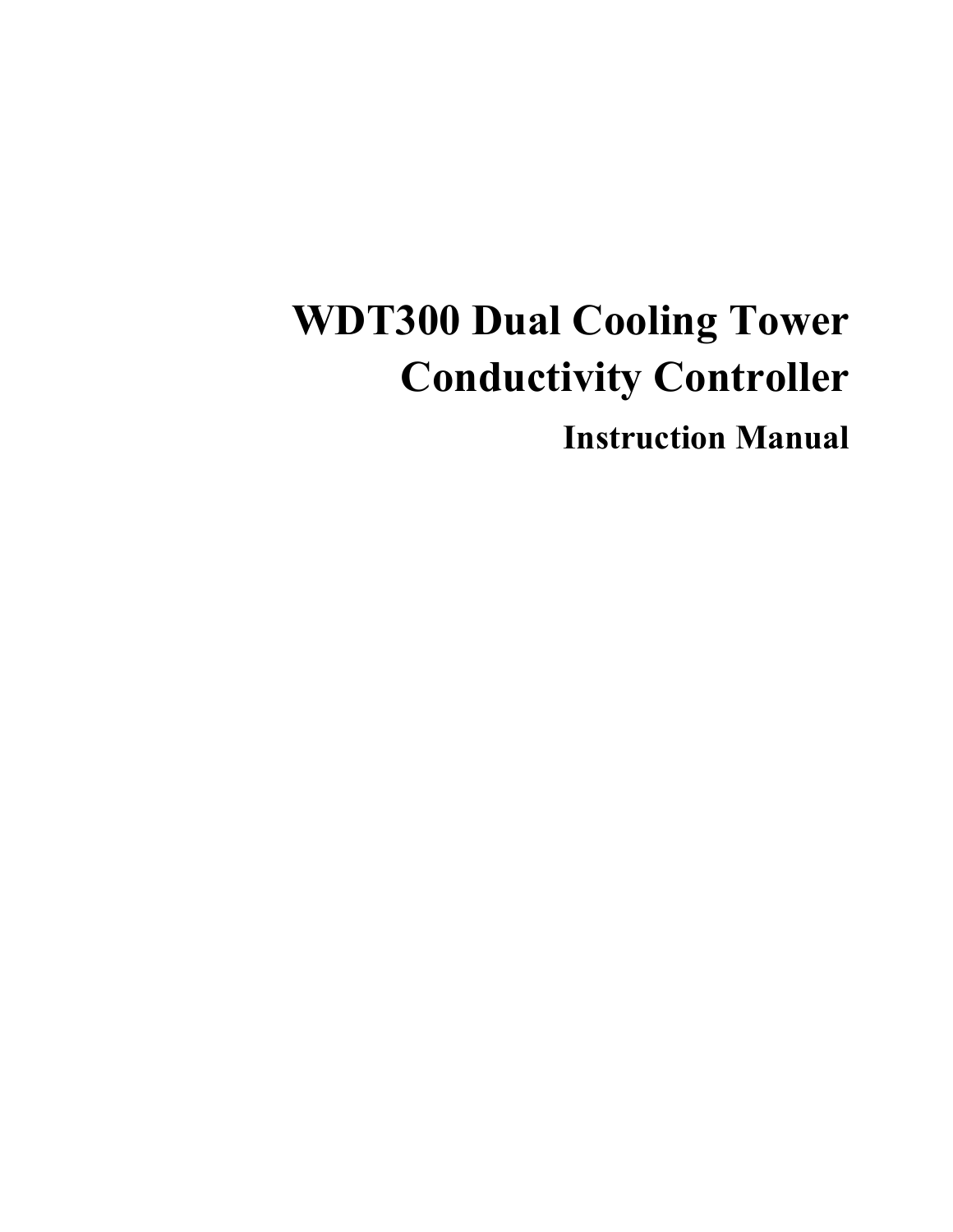#### **Notice**

*© 2006 WALCHEM Corporation 5 Boynton Road, Holliston, MA 01746 USA (508) 429-1110 All Rights Reserved Printed in USA*

#### **Proprietary Material**

*The information and descriptions contained herein are the property of WALCHEM Corporation. Such information and descriptions may not be copied or reproduced by any means, or disseminated or distributed without the express prior written permission of WALCHEM Corporation, 5 Boynton Road, Holliston, MA 01746.* 

*This document is for information purposes only and is subject to change without notice.* 

#### **Statement of Limited Warranty**

*WALCHEM Corporation warrants equipment of its manufacture, and bearing its identification to be free from defects in workmanship and material for a period of 24 months for electronics and 12 months for mechanical parts and electrodes from date of delivery from the factory or authorized distributor under normal use and service and otherwise when such equipment is used in accordance*  with instructions furnished by WALCHEM Corporation and for the purposes disclosed in writing at *the time of purchase, if any. WALCHEM Corporation's liability under this warranty shall be limited to replacement or repair, F.O.B. Holliston, MA U.S.A. of any defective equipment or part which, having been returned to WALCHEM Corporation, transportation charges prepaid, has been inspected and determined by WALCHEM Corporation to be defective. Replaceable elastomeric parts and glass components are expendable and are not covered by any warranty.* 

*THIS WARRANTY IS IN LIEU OF ANY OTHER WARRANTY, EITHER EXPRESS OR IMPLIED, AS TO DESCRIPTION, QUALITY, MERCHANTABILITY, FITNESS FOR ANY PARTICULAR PURPOSE OR USE, OR ANY OTHER MATTER.* 

*Part Number 180112.G3 Sep 2006*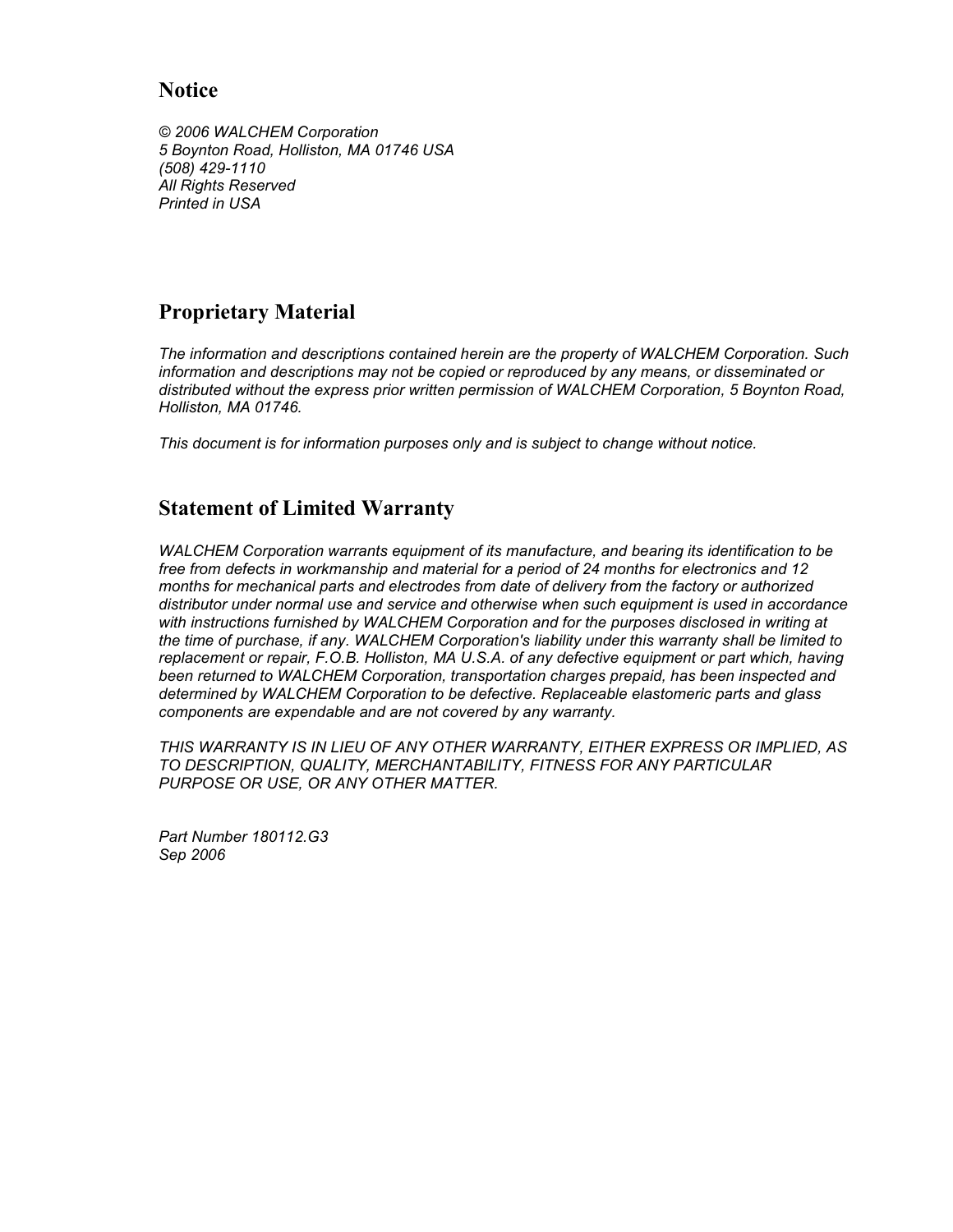# Table of Contents - V

| 1.0 |  |
|-----|--|
| 2.0 |  |
| 2.1 |  |
| 2.2 |  |
| 2.3 |  |
| 2.4 |  |
| 3.0 |  |
| 3.1 |  |
| 3.2 |  |
| 3.3 |  |
| 3.4 |  |
| 3.5 |  |
| 4.0 |  |
| 4.1 |  |
| 4.2 |  |
| 4.3 |  |
| 4.4 |  |
| 4.5 |  |
| 4.6 |  |
| 5.0 |  |
| 5.1 |  |
| 5.2 |  |
| 5.3 |  |
| 5.4 |  |
| 5.5 |  |
| 5.6 |  |
| 5.7 |  |
| 5.8 |  |
| 6.0 |  |
| 6.1 |  |
| 6.2 |  |
| 7.0 |  |
| 7.1 |  |
| 7.2 |  |
| 7.3 |  |
| 7.4 |  |
| 8.0 |  |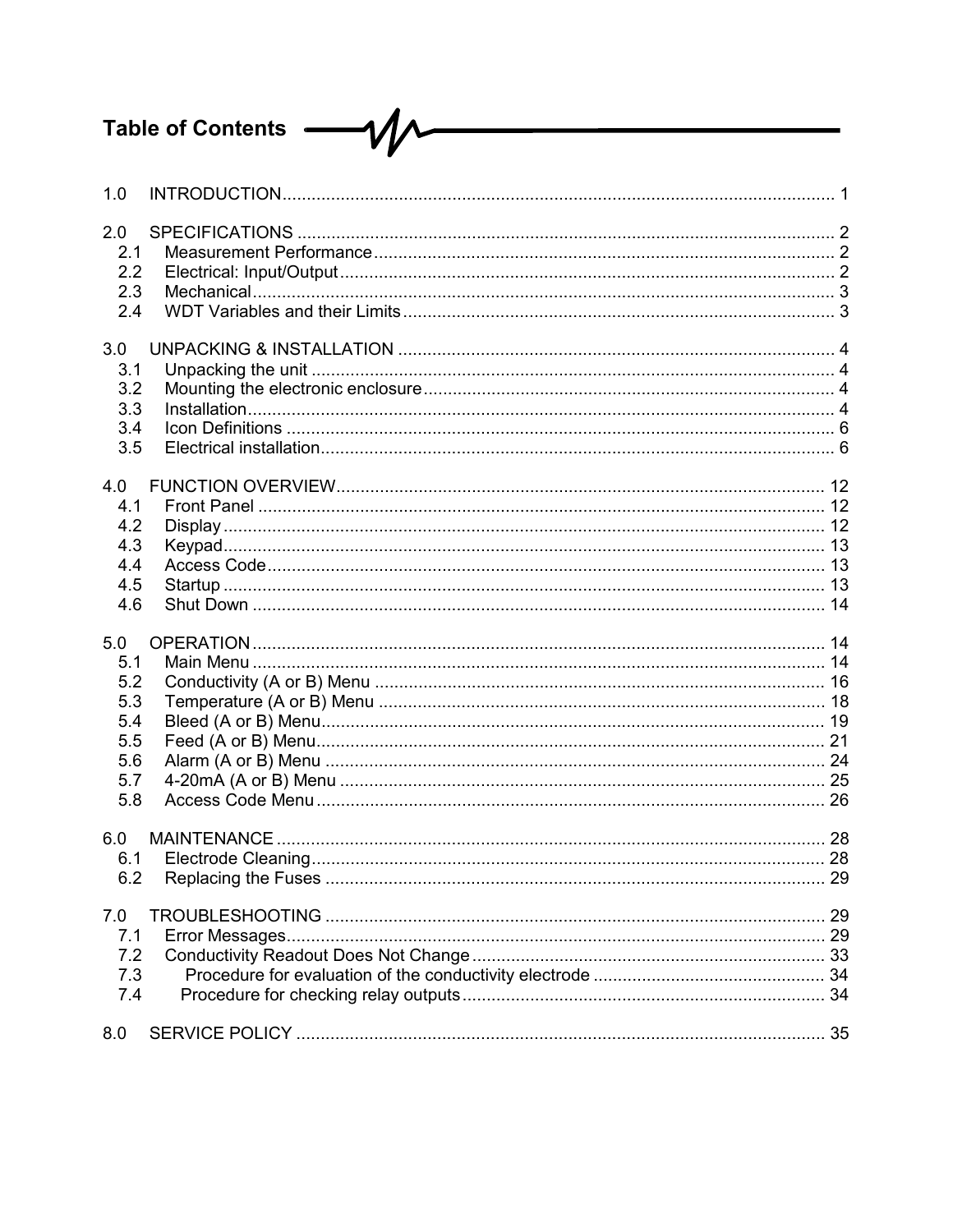#### **1.0 INTRODUCTION**

The Walchem WDT300 Series controllers offer conductivity control of cooling tower water and control of corrosion/scale inhibitor feed . The inhibitor pump may be selected to operate in one of the following modes:

 Feed and Bleed Feed and Bleed with Lockout Feed as a percent of Bleed Feed as a percent of Time Feed based on a Water Contactor input

The WDT series cooling tower controllers are supplied with temperature compensated electrodes with a cell constant of 1.0. The controllers are microprocessor driven industrial type with on/off control outputs. A timed sample mode may be selected, and on small towers can reduce installation costs by eliminating the need for a sampling bypass line. One or two optional isolated 4-20 mA outputs that are proportional to the conductivity reading are available for all models.

Any set point may be viewed without interrupting control. Each set point change will take effect as soon as it is entered. An access code is available to protect set point parameters, while still allowing settings to be viewed.

All outputs are interlocked with a flow switch input.

An alarm relay is provided with WDT300 models. It is triggered by:

 Temp A or B Error Cond A or B Error No Flow Tower A or B Bleed A or B Timeout Feed A or B Timeout Tower A or B Hi Alarm Tower A or B Lo Alarm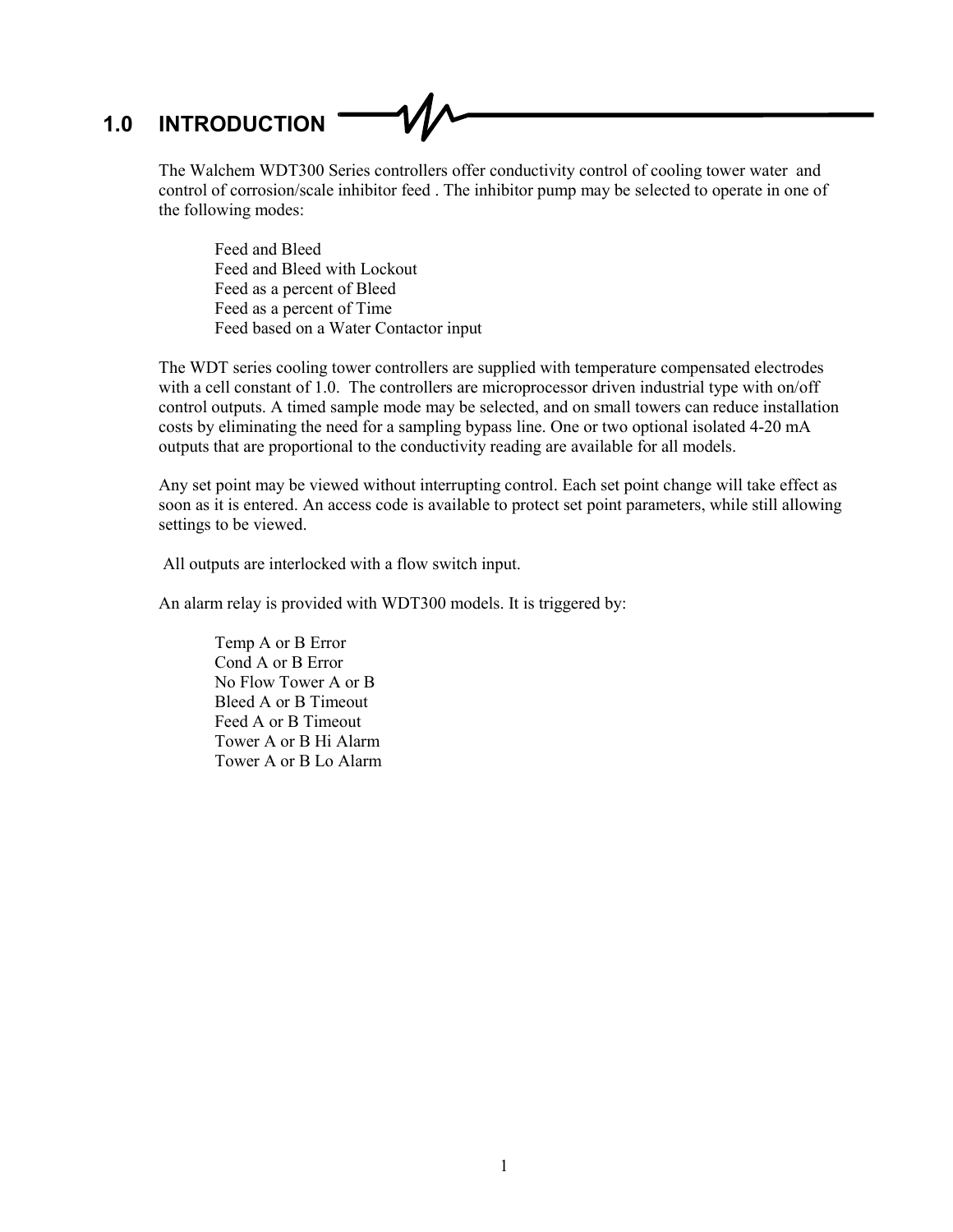#### **2.0 SPECIFICATIONS**

#### **2.1 Measurement Performance**

| Conductivity Range:             | $0 - 10,000$ uS/cm (microSiemens/centimeter) |
|---------------------------------|----------------------------------------------|
| <b>Conductivity Resolution:</b> | $1 \text{ uS}/\text{cm}$                     |
| Conductivity Accuracy:          | 10 - 10,000 uS /cm $\pm$ 1% of reading       |
|                                 | 0 - 10 uS /cm $\pm$ 20% of reading           |
| Temperature Range:              | $32-158$ °F (0 - 70°C)                       |
| Temperature Resolution:         | $0.1$ °C                                     |
| Temperature Accuracy:           | $\pm$ 1% of reading                          |

#### **2.2 Electrical: Input/Output**

#### *Input Power*

| 110-120 VAC   | or | 220-240 VAC  |
|---------------|----|--------------|
| 50/60 Hz, 10A |    | 50/60 Hz, 5A |

#### *Input Signals*

| Cond electrode:                                      | 1.0 cell factor                                                          |
|------------------------------------------------------|--------------------------------------------------------------------------|
|                                                      | 10K thermistor                                                           |
| Flow Meter $(0,1 \text{ or } 2 \text{ optional})$ :  | Isolated, dry contact closure required ( <i>i.e.</i> relay, reed switch) |
| Flow Switch $(0,1 \text{ or } 2 \text{ optional})$ : | Isolated, dry contact closure required ( <i>i.e.</i> reed switch)        |

#### *Outputs*

Mechanical Relays (5):  $\qquad \qquad (\partial)$  120 VAC  $\qquad \qquad (\partial)$  240 VAC

4 - 20 mA (0,1 or 2 optional): Internally powered

 Fully isolated 600 Ohm max resistive load Resolution .001% of span Accuracy  $\pm$  1% of reading

10 A resistive 6 A resistive

#### *Agency Approvals*

| UL.       | ANSI/UL 61010-1:2004, 2 <sup>nd</sup> Edition* |
|-----------|------------------------------------------------|
| CAN/CSA   | C22,2 No.61010-1:2004 2 <sup>nd</sup> Edition* |
| CE Safety | EN 61010-1 $2^{nd}$ Edition (2001)*            |
| CE EMC    | EN 61326 :1998 Annex $A^*$                     |

Note: For EN61000-4-6,-3 the controller met performance criteria B.

1/8 HP 1/8 HP

\*Class A equipment: Equipment suitable for use in establishments other than domestic, and those directly connected to a low voltage (100-240 VAC) power supply network which supplies buildings used for domestic purposes.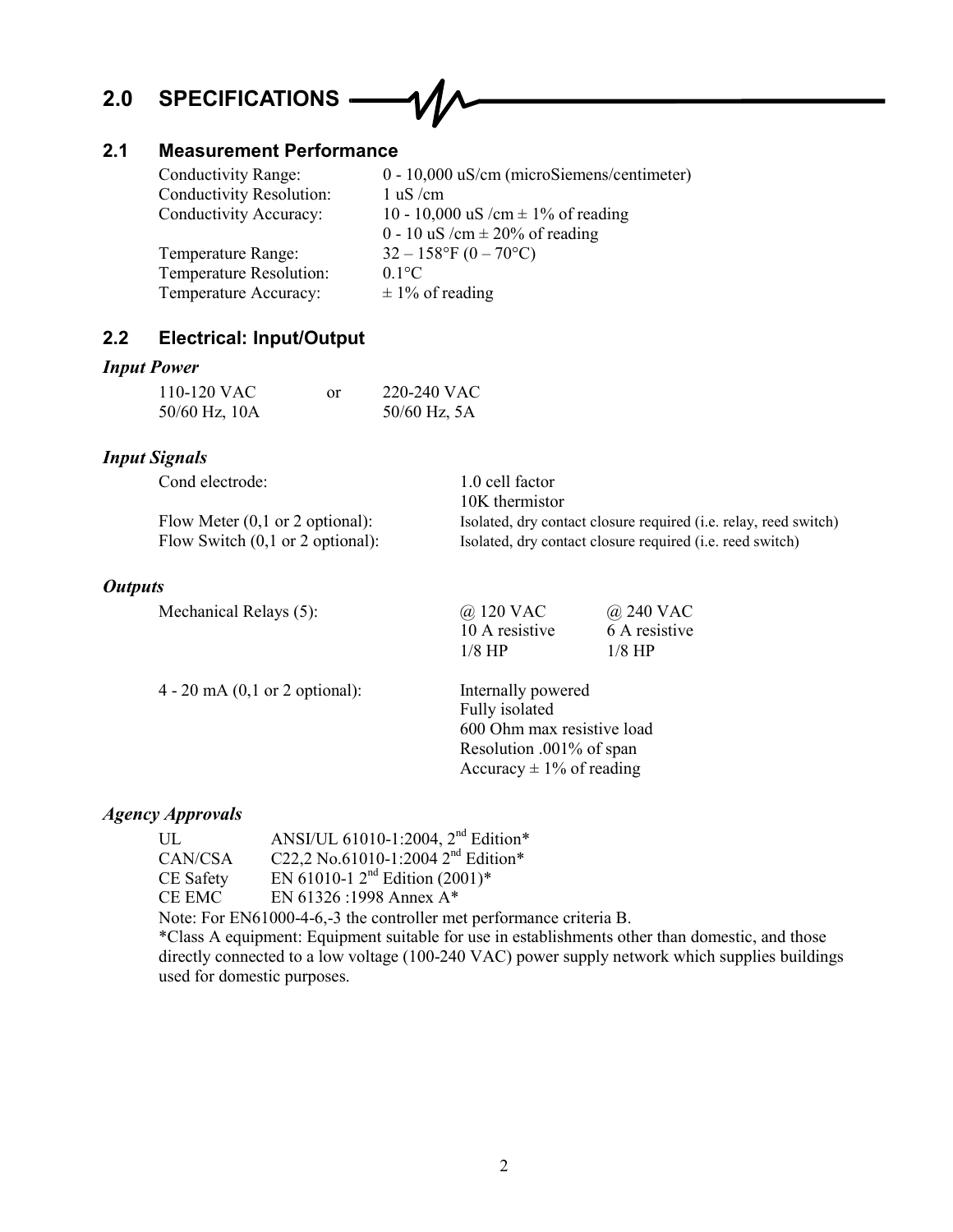#### **2.3 Mechanical**

| <b>Enclosure Material:</b>           | Thermoplastic                           |
|--------------------------------------|-----------------------------------------|
| <b>NEMA Rating:</b>                  | NEMA 4X                                 |
| Dimensions:                          | $8.5"$ x 6.5" x 5.5"                    |
| Display:                             | 2 x 16 character backlit liquid crystal |
| <b>Operating Ambient Temp:</b>       | $32 - 122$ °F (0 – 50°C)                |
| Storage Temperature:                 | $-20 - 180$ °F ( $-29 - 80$ °C)         |
|                                      |                                         |
| Graphite electrode pressure rating   | $150$ psi                               |
| Flow switch manifold pressure rating | $150$ psi                               |
| Flow switch manifold connections     | 3/4 " NPTF                              |

#### **2.4 WDT Variables and their Limits**

|                    |                                                                                                                                                                                                                                      | Low Limit                                                                                | <b>High Limit</b>                                                                                                      |
|--------------------|--------------------------------------------------------------------------------------------------------------------------------------------------------------------------------------------------------------------------------------|------------------------------------------------------------------------------------------|------------------------------------------------------------------------------------------------------------------------|
|                    | Conductivity menu<br>PPM Conversion Factor                                                                                                                                                                                           | 0.200                                                                                    | 1.000                                                                                                                  |
|                    | (ppm/ uS/cm)<br>Interval Time (sampling)<br>Duration Time (sampling)<br>% Calibration range                                                                                                                                          | 5 minutes<br>1 minute<br>$-50$                                                           | $24:00$ hours<br>59 min:59 sec<br>$+50$                                                                                |
|                    |                                                                                                                                                                                                                                      |                                                                                          |                                                                                                                        |
|                    | Temperature Menu<br>No variables                                                                                                                                                                                                     |                                                                                          |                                                                                                                        |
| <b>Bleed Menu</b>  |                                                                                                                                                                                                                                      |                                                                                          |                                                                                                                        |
|                    | <b>Set Point</b><br>Dead Band<br><b>Bleed Time Limit</b><br>(set in hrs/minutes)                                                                                                                                                     | $0 \mu S/cm$<br>$5 \mu S/cm$<br>1 minute                                                 | $10,000 \mu S/cm$<br>$500 \mu S/cm$<br>8 hrs:20 min (enabled)<br>unlimited (disabled)                                  |
| Feed Menu          |                                                                                                                                                                                                                                      |                                                                                          |                                                                                                                        |
|                    | Feed Lockout Timer (Mode A)<br>Percent of Bleed (Mode B)<br>Feed Time Limit (Mode B)<br>Percent of Time (Mode C)<br>Feed Cycle Time (Mode C)<br>Time per Contact (Mode D)<br>Divider Count (Mode D)<br>Feed Time Accumulate (Mode D) | 1 second<br>$5\%$<br>1 minute<br>$5\%$<br>10 minutes<br>1 second<br>1contact<br>1 minute | 99 min: 59 sec<br>99 %<br>99 min: 59 sec<br>99 %<br>59 min: 59 sec<br>59 min: 59 sec<br>100 contacts<br>99 min: 59 sec |
| mA                 | 4 & 20 mA Settings                                                                                                                                                                                                                   | $0 \mu S/cm$                                                                             | $10,000 \mu S/cm$                                                                                                      |
| <b>Access Code</b> |                                                                                                                                                                                                                                      |                                                                                          |                                                                                                                        |
|                    | New Value                                                                                                                                                                                                                            | $\boldsymbol{0}$                                                                         | 9999                                                                                                                   |
| Alarms             |                                                                                                                                                                                                                                      |                                                                                          |                                                                                                                        |
|                    | High & Low<br>(set to zero to disable)                                                                                                                                                                                               | $1\%$                                                                                    | 50 %                                                                                                                   |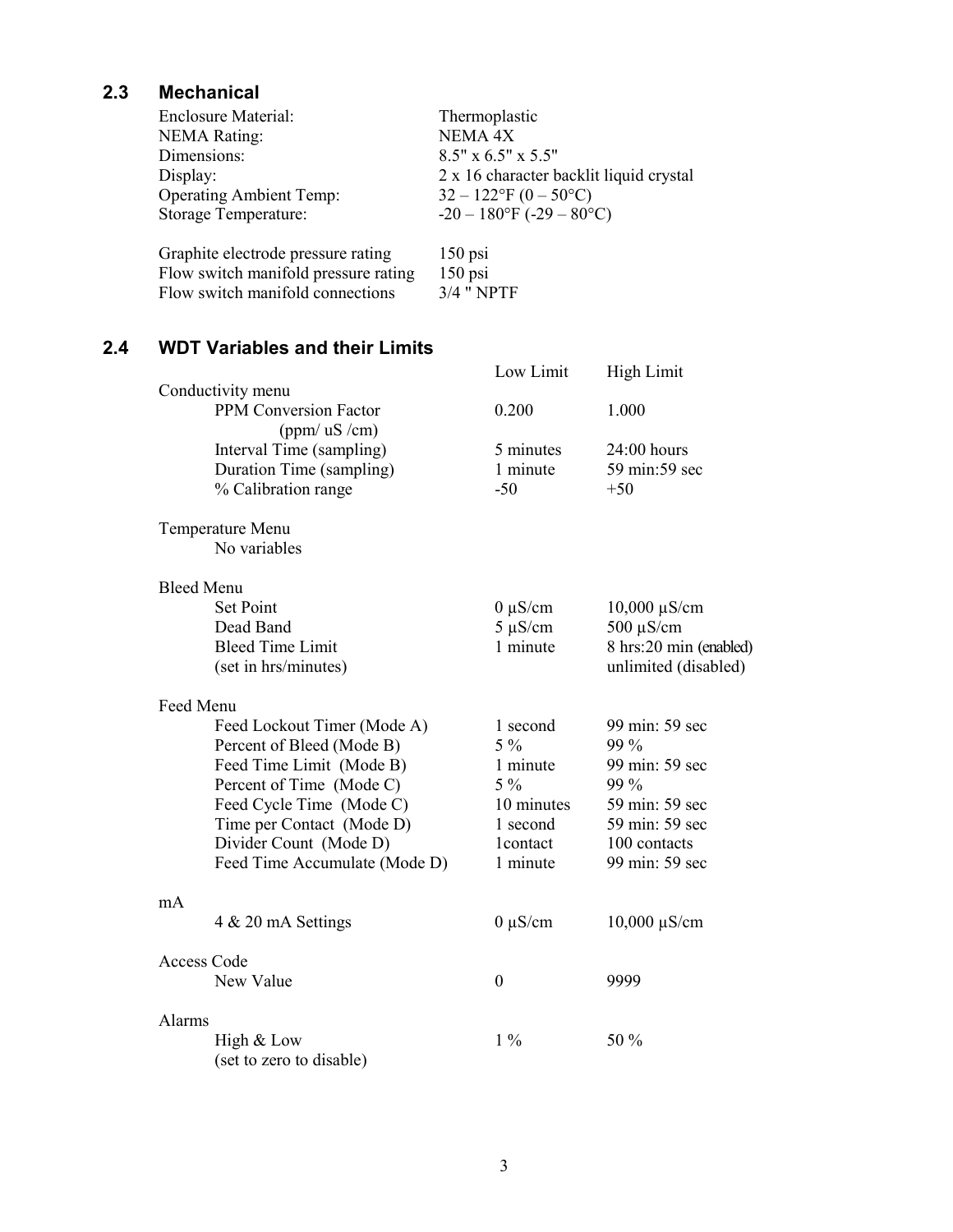### **3.0 UNPACKING & INSTALLATION**

#### **3.1 Unpacking the unit**

Inspect the contents of the carton. Please notify the carrier immediately if there are any signs of damage to the controller or its parts. Contact your distributor if any of the parts are missing. The carton should contain: a WDT300 series controller and instruction manual. Any options or accessories will be incorporated as ordered.

#### **3.2 Mounting the electronic enclosure**

The WDT series controller is supplied with mounting holes on the enclosure. It should be wall mounted with the display at eye level, on a vibration-free surface, utilizing all four mounting holes for maximum stability. Use M6 (1/4" diameter) fasteners that are appropriate for the substrate material of the wall. The enclosure is NEMA 4X rated. The maximum operating ambient temperature is  $122^{\circ}F(50^{\circ}C)$ ; this should be considered if installation is in a high temperature location. The enclosure requires the following clearances:

| Top:    | 2" (50 mm)     |
|---------|----------------|
| Left:   | $8''(203)$ mm) |
| Right:  | 4" (102 mm)    |
| Bottom: | 7" (178 mm)    |

#### **3.3 Installation**

Once the WDT series controller is mounted, the metering pumps may be located at any distance from the controller. The conductivity electrodes should be placed as close to the controller as possible, to a maximum distance of 250 ft. Under 25 ft is recommended. The cable must be shielded from background electrical noise. Always route low voltage (sensor) signals with at least a 6" separation from AC voltage wiring.

Locate the electrode tees where an active sample of cooling tower water is available and where the electrode can easily be removed for cleaning. They must be situated so that the tee is always full and the probe is never subjected to a drop in water level resulting in dryness. Refer to Figure 1 for typical installation.

**IMPORTANT:** To avoid cracking the female pipe threads on the supplied plumbing parts, use no more than 3 wraps of Teflon® tape and thread in the pipe FINGER tight plus ½ turn! Do not use pipe dope to seal the threads of the flow switch because the clear plastic will crack!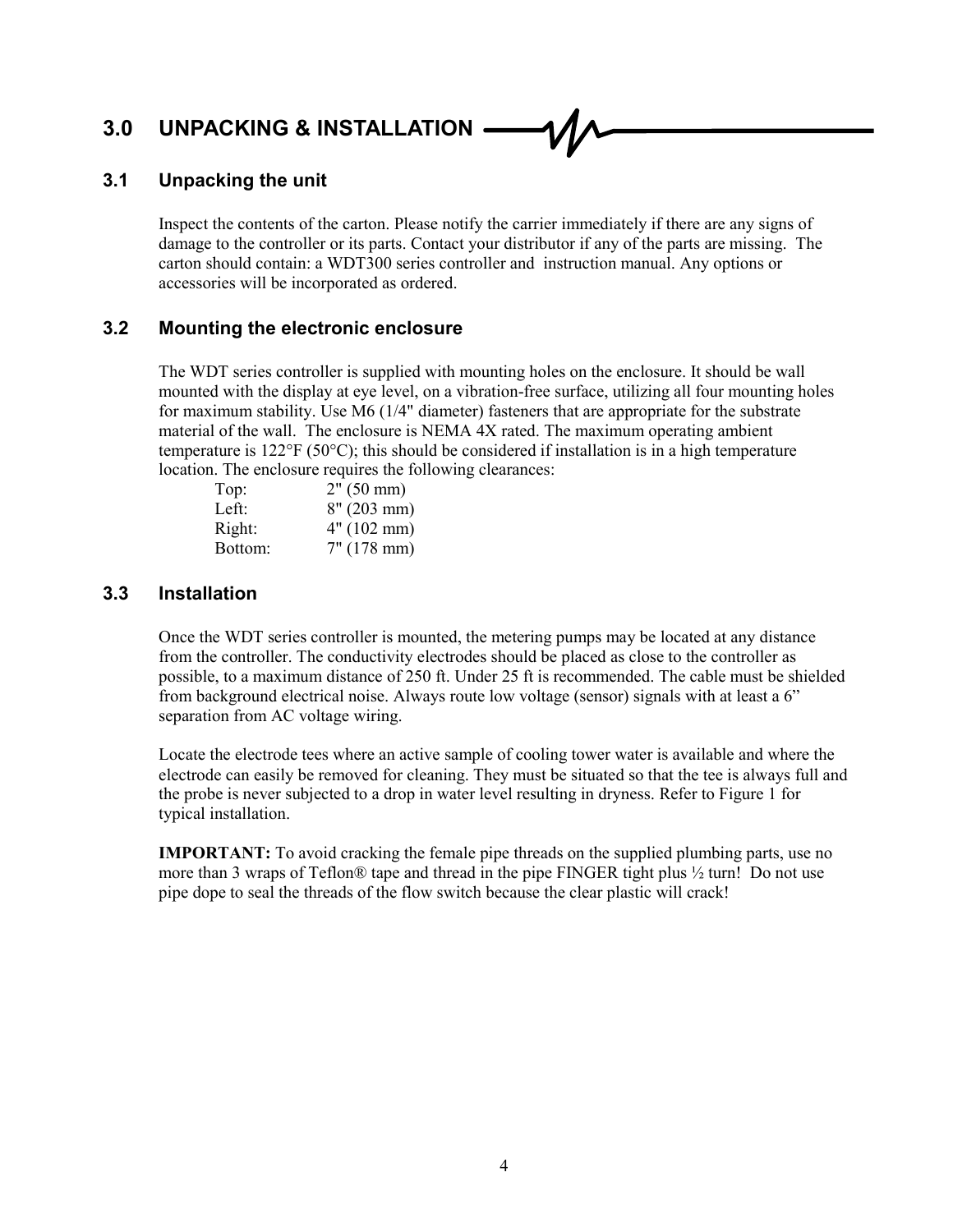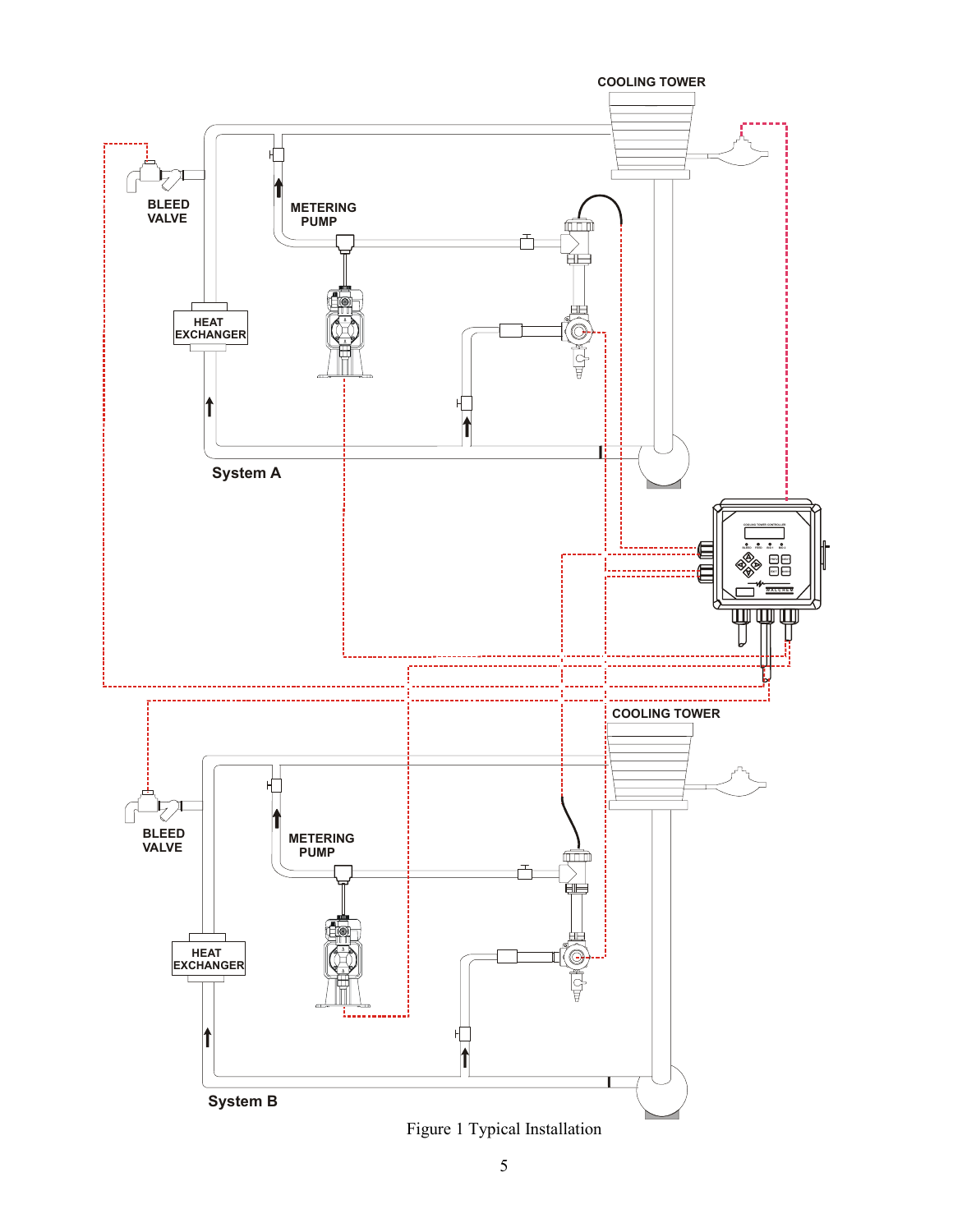#### **3.4 Icon Definitions**

| Symbol | Publication         | Description                          |
|--------|---------------------|--------------------------------------|
| $\pm$  | IEC 417, No.5019    | <b>Protective Conductor Terminal</b> |
|        | IEC 417, No. 5007   | On (Supply)                          |
|        | IEC 417, No. 5008   | Off (Supply)                         |
|        | ISO 3864, No. B.3.6 | Caution, risk of electric shock      |
|        | ISO 3864, No. B.3.1 | Caution                              |

#### **3.5 Electrical installation**

Based on the model number, the following voltages are required:

| WDT300-1xx | 120 VAC, 50/60 Hz |
|------------|-------------------|
| WDT300-4xx | 120 VAC, 50/60 Hz |
| WDT300-5xx | 240 VAC, 50/60 Hz |

The various standard wiring options are shown in figure 2, below. Your WDT series controller will arrive from the factory prewired or ready for hardwiring. Depending on your configuration of controller options, you may be required to hardwire some or all of the input/output devices. Refer to figures 3 and 4 for circuit board layout and wiring.

Note: when wiring the optional flow meter contactor input, the 4-20 mA output or a remote flow switch, it is advisable to use stranded, twisted, shield pair wire between 22-26 AWG. Shield should be terminated at the controller ground stud (see figures 3 and 4).



**CAUTION!** There are live circuits inside the controller even when the power switch on the front panel is in the OFF position! The front panel must never be opened before power to the controller is REMOVED!

If your controller is prewired, it is supplied with a 8 foot, 18 AWG power cord with USA style plug. A tool (#1 phillips driver) is required to open the front panel.



**CAUTION!** When mounting the controller, make sure there is clear access to the disconnecting device!



**CAUTION!** The electrical installation of the controller must be done by trained personnel only and conform to all applicable National, State and Local codes!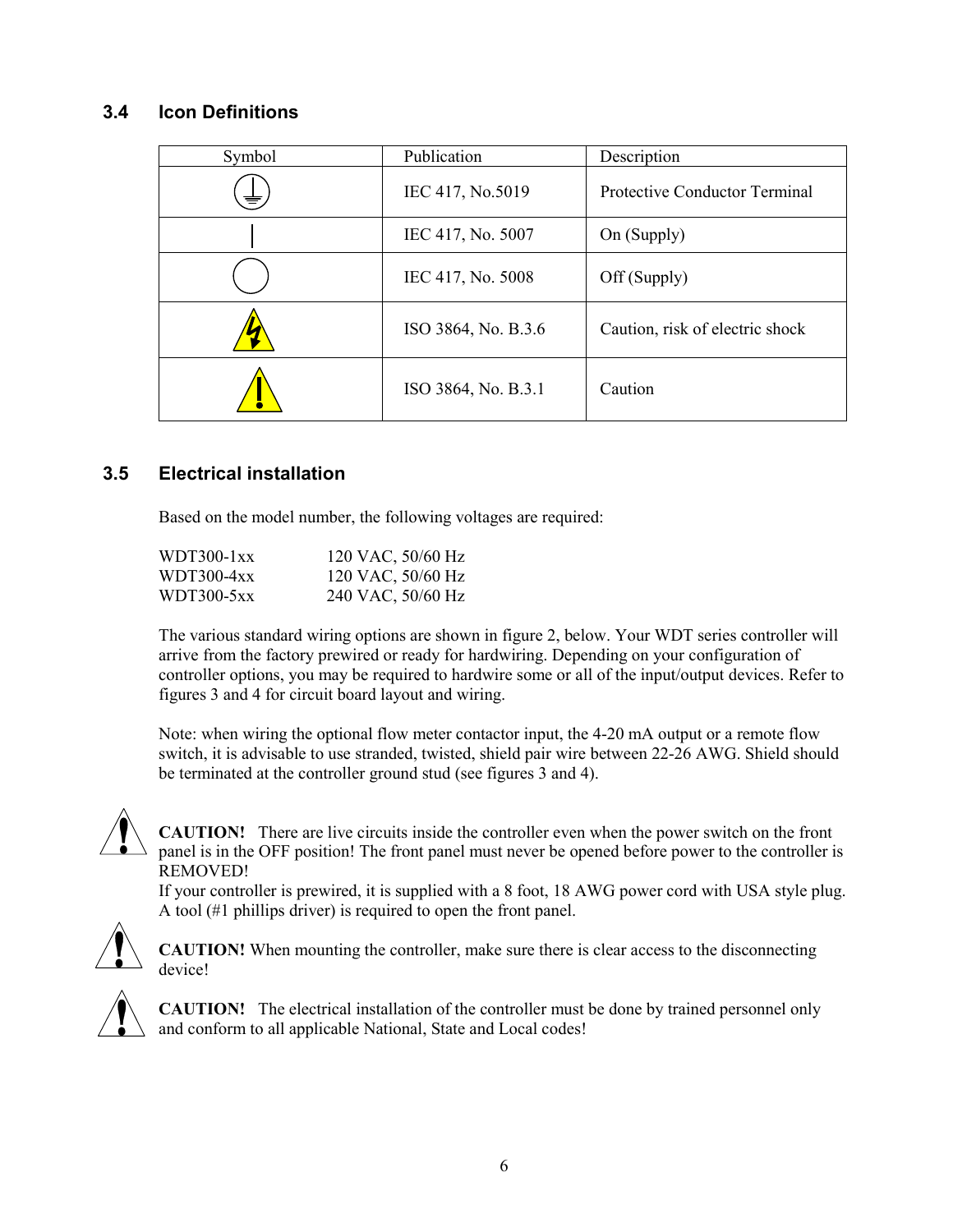**CAUTION!** Proper grounding of this product is required. Any attempt to bypass the grounding will compromise the safety of persons and property.

**CAUTION!** Operating this product in a manner not specified by Walchem may impair the protection provided by the equipment.



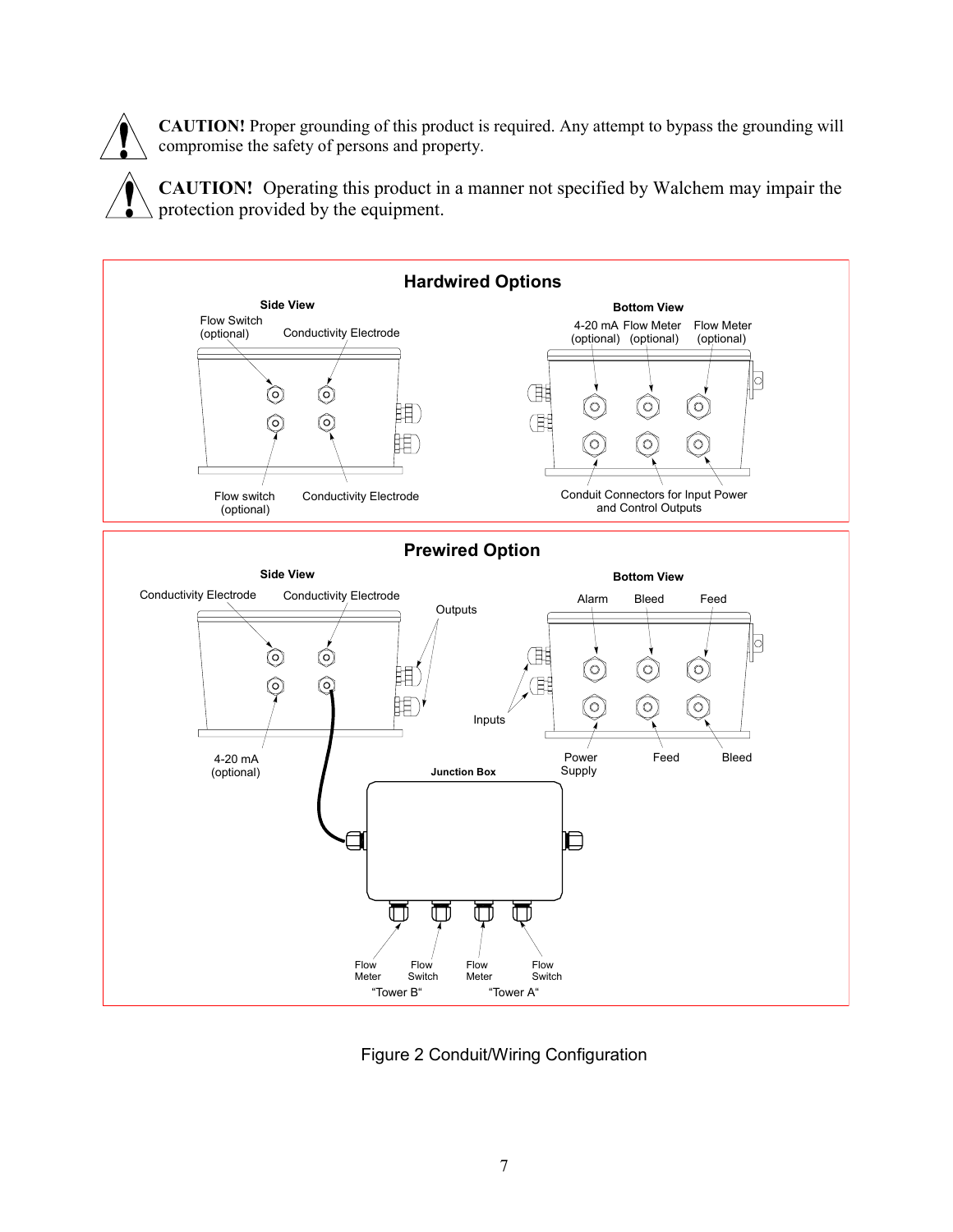

Figure 3 Inputs (for power relay board #191236)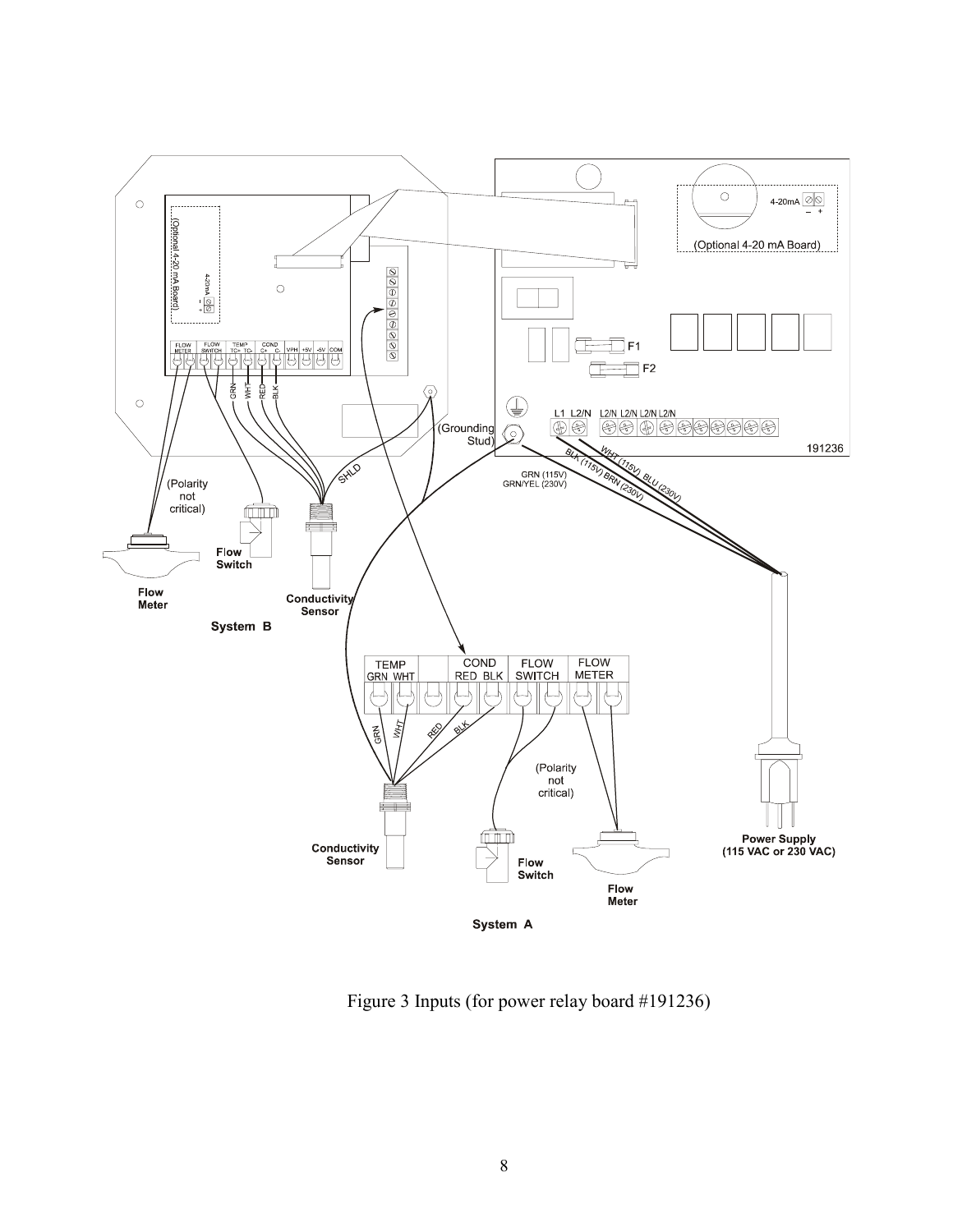

Figure 3a Inputs (for power relay board #190873)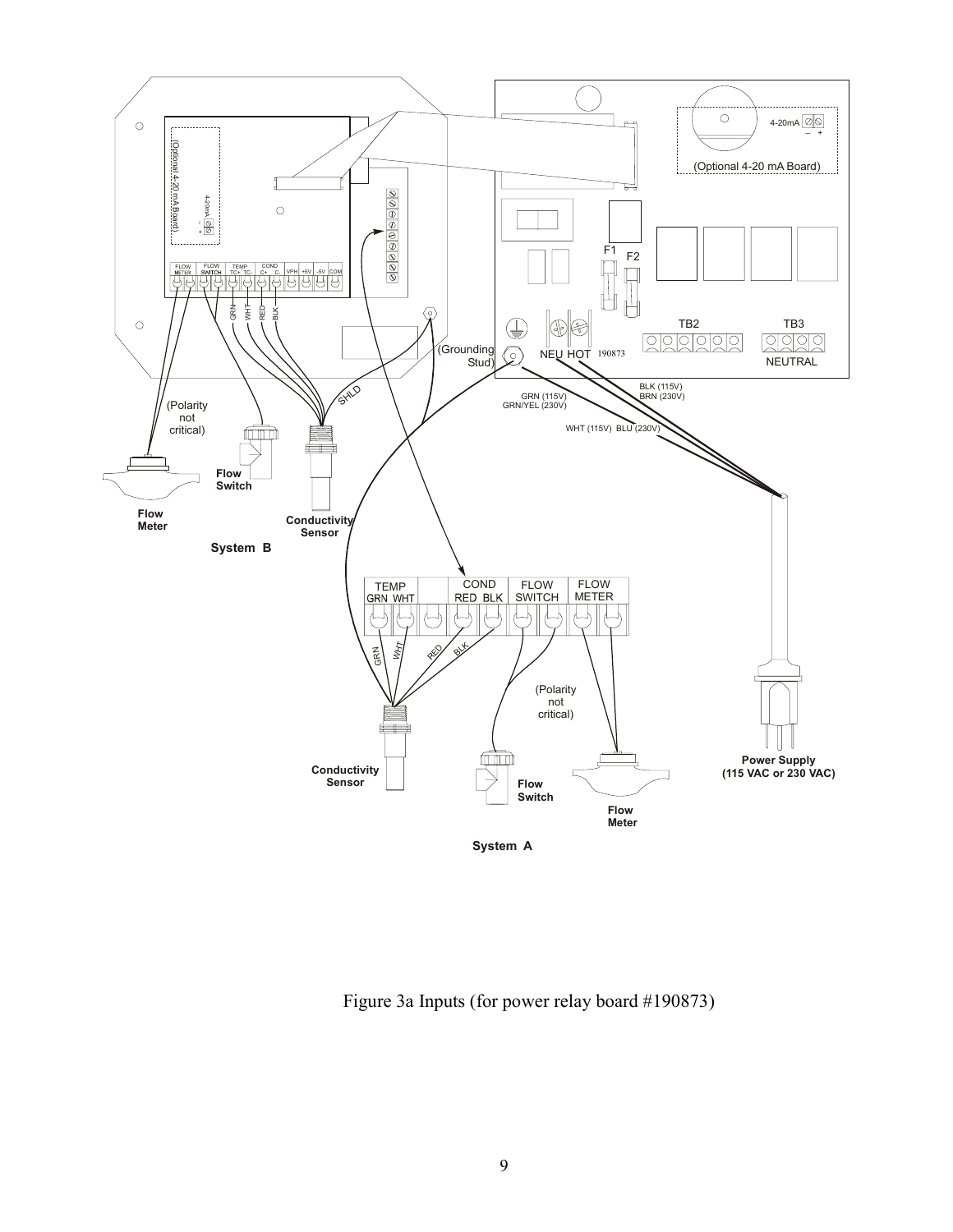

Figure 4 Outputs (for power relay board #191236)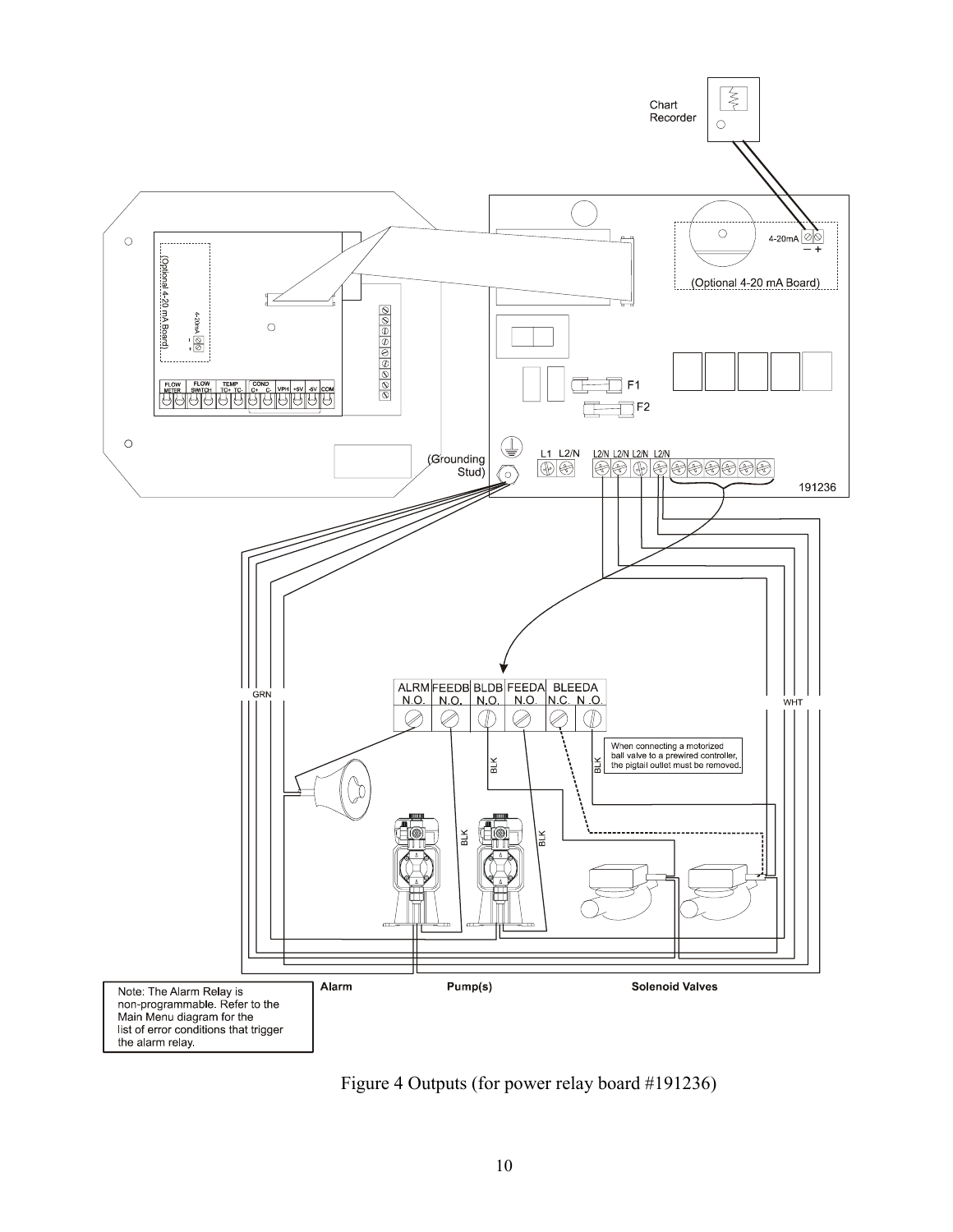

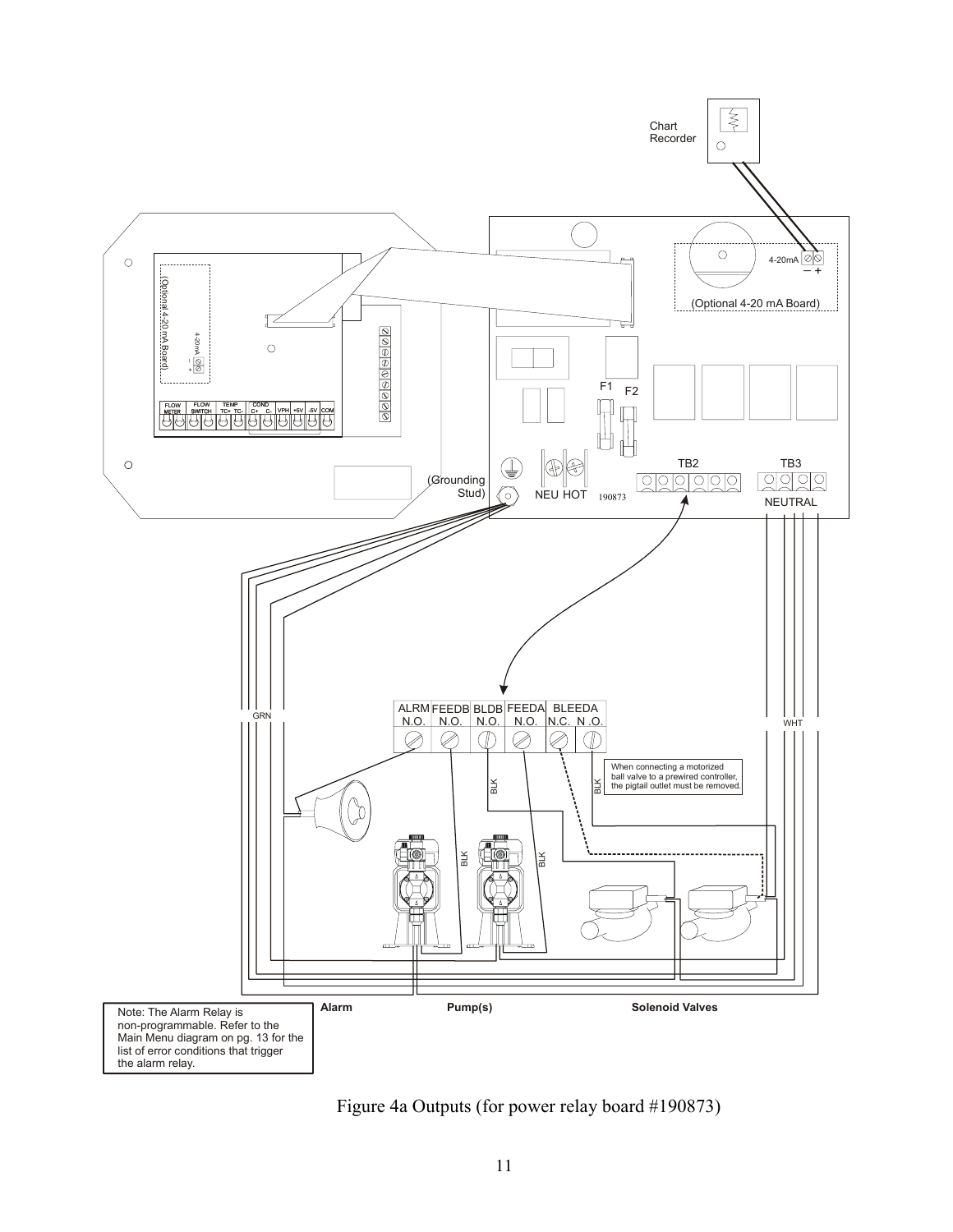#### **4.0 FUNCTION OVERVIEW**

#### **4.1 Front Panel**



Figure 5 Front Panel

#### **4.2 Display**

A summary screen is displayed while the WDT controller is on. This display shows the conductivity of tower A on the upper left side, tower B on the upper right side and current operating conditions. The operating conditions that are displayed on the bottom line of this display are Temp Err A, Temp Err B, Cond Err A, Cond Err B, No Flow A, No Flow B, Bleed Timeout A, Bleed Timeout B, Feed Timeout A, Feed Timeout B, Hi Alarm A, Hi Alarm B, Lo Alarm A, Lo Alarm B, Bleed A, Bleed B, Feed A, Feed B, Waiting A/B, Sample A/B, Extend A/B and Normal. Normal just means there is nothing unusual to report.

| 2000<br>2010  |
|---------------|
| <b>Normal</b> |

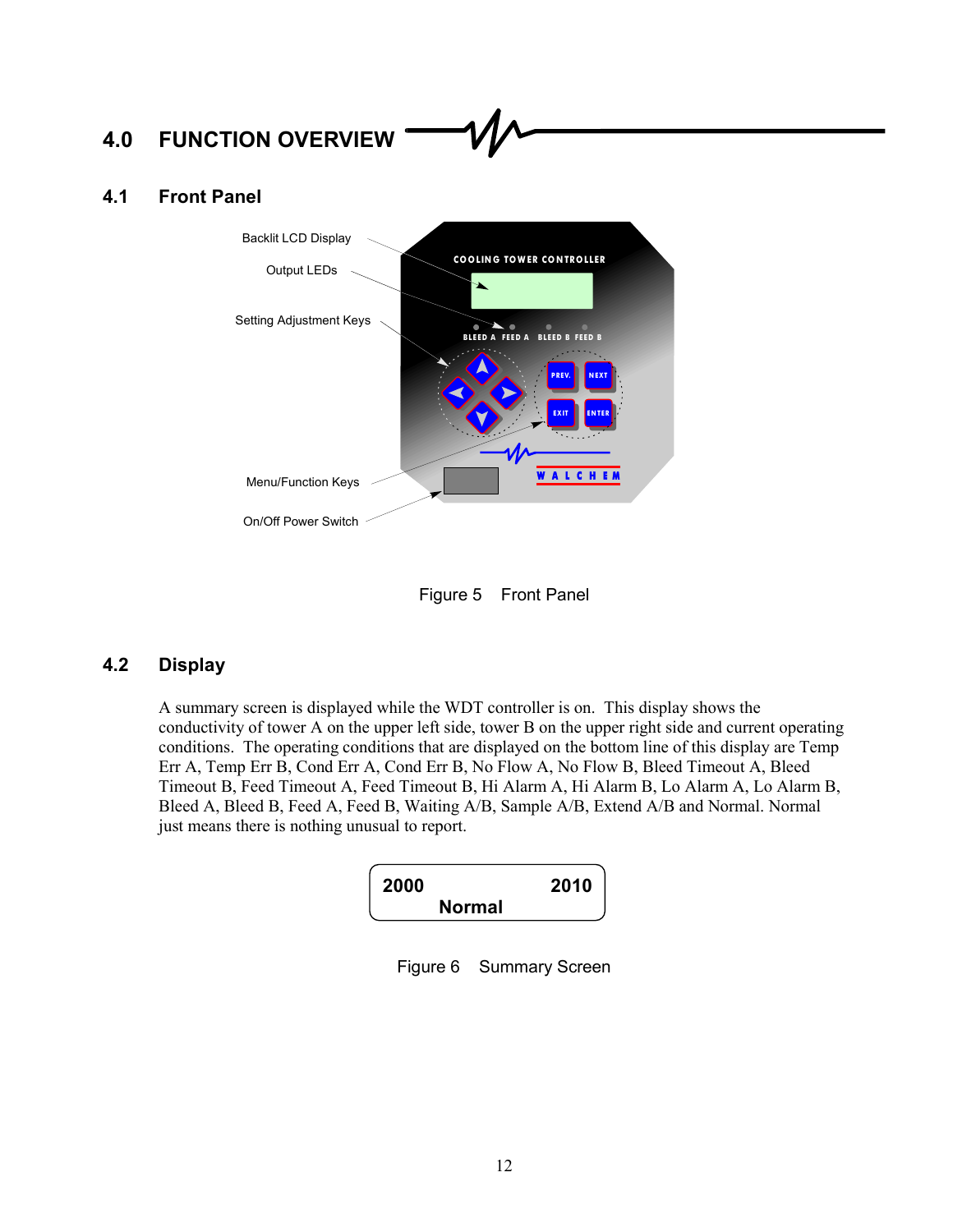#### **4.3 Keypad**

The keypad consists of 4 directional arrow keys and 4 function keys. The arrows are used to move the adjustment cursor and change settings, while the function keys are used to enter values, and navigate the various menu screens. The function keys are ENTER, EXIT, NEXT, and PREV (previous). NEXT and PREV scroll through the various menu choices. ENTER is used to enter a submenu and to enter a value. EXIT is used to back up one menu level. If you are at the main menu level, EXIT will return you to the Summary Display.



To change a value in a submenu, the left/right arrow keys move the cursor left and right to each digit or option that can be changed. The up/down arrows will change numeric values up or down, or scroll through option choices. Press **ENTER** only when you have finished making *all* of the changes for that menu screen.

#### **4.4 Access Code**

The WDT series controller is shipped with the access code disabled. If you wish to enable it, see Section 5.11 for operation. With the access code enabled, any user can view parameter settings, but not change them. Note that this provides protection only against casual tampering. Use a lock on the cover latch if you need more protection.

#### **4.5 Startup**

#### *Initial Startup*

After having mounted the enclosure and wired the unit, the controller is ready to be started.

Plug in the controller and turn on the power switch to supply power to the unit. The display will briefly show the WDT model number and then revert to the normal summary display. Scroll through the menus and calibrate the conductivity reading, temperature, and set the control parameters detailed in Section 5, Operation.

To return to the summary display, press the **EXIT** key until you return to this screen. The controller will automatically return to this screen after 10 minutes.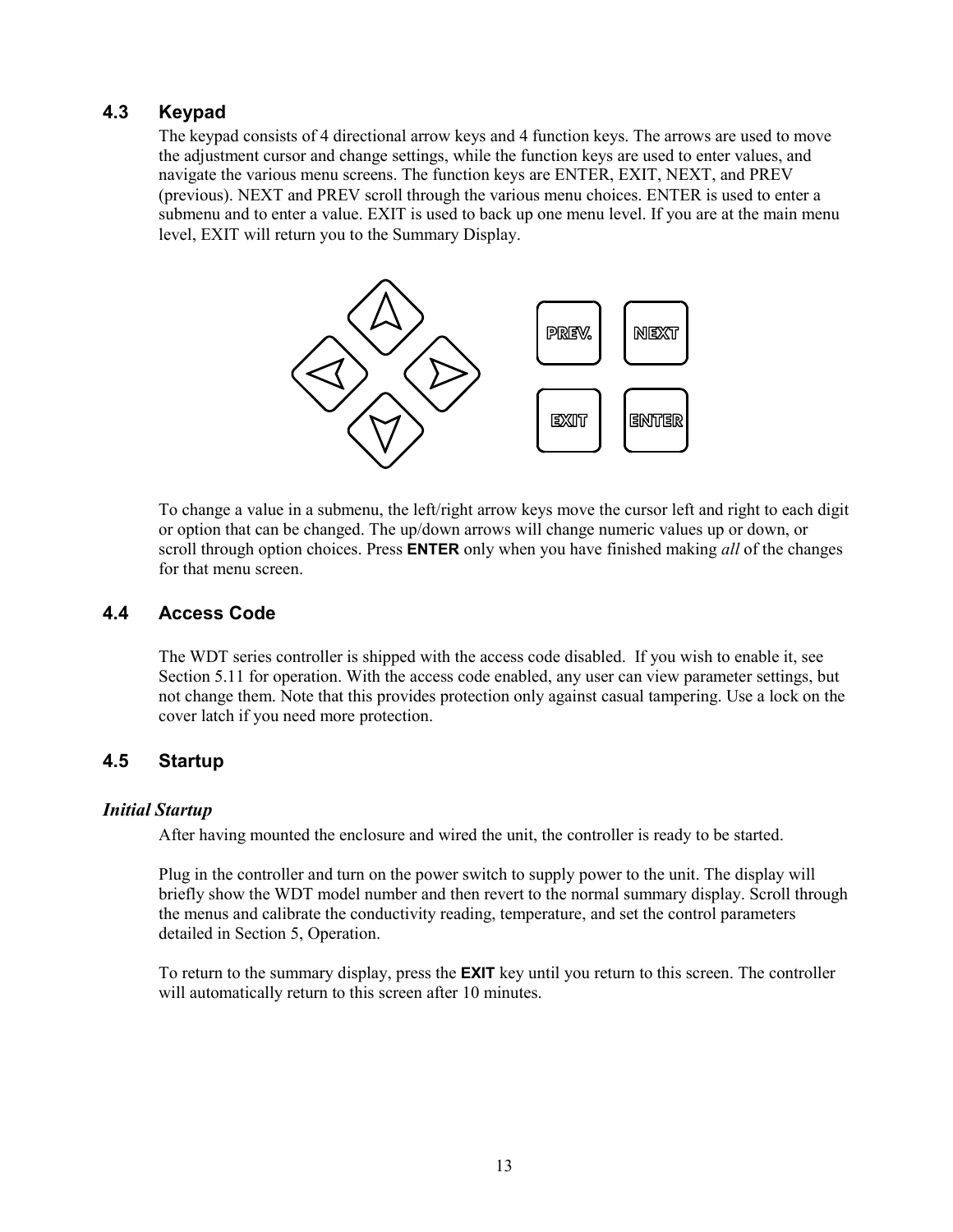#### *Normal Startup*

Startup is a simple process once your set points are in memory. Simply check your supply of chemicals, turn on the controller, calibrate it if necessary and it will start controlling.

#### **4.6 Shut Down**

To shut the WDT controller down, simply turn off the power. Programming remains in memory.

## **5.0 OPERATION**

These units control continuously while power is applied. Programming is accomplished via the local keypad and display.

To view the top level menu, press any key. The menu structure is grouped by inputs and outputs. Each input has its own menu for calibration and unit selection as needed. Each output has its own setup menu including set points, timer values and operating modes as needed. After ten minutes of inactivity in the menu, the display will return to the summary display. Keep in mind that even while browsing through menus, the unit is still controlling.

#### **5.1 Main Menu**

The exact configuration of your WDT controller determines which menus are available as you scroll through the settings. Certain menus are only available if you select certain options. All settings are grouped under the following main menu items: Cooling Tower A, Cooling Tower B and Access Code. Within the menu for each cooling tower, the following menus are found:

Conductivity Temperature Bleed Feed Alarm 4-20mA Only if 4-20mA option installed Access Code

The **NEXT** key travels forward through this list while the **PREV** key travels backwards through the list. Pressing **ENTER** will Enter the lower level menu that is currently displayed. The following menu descriptions work exactly the same way for cooling tower A as for cooling tower B.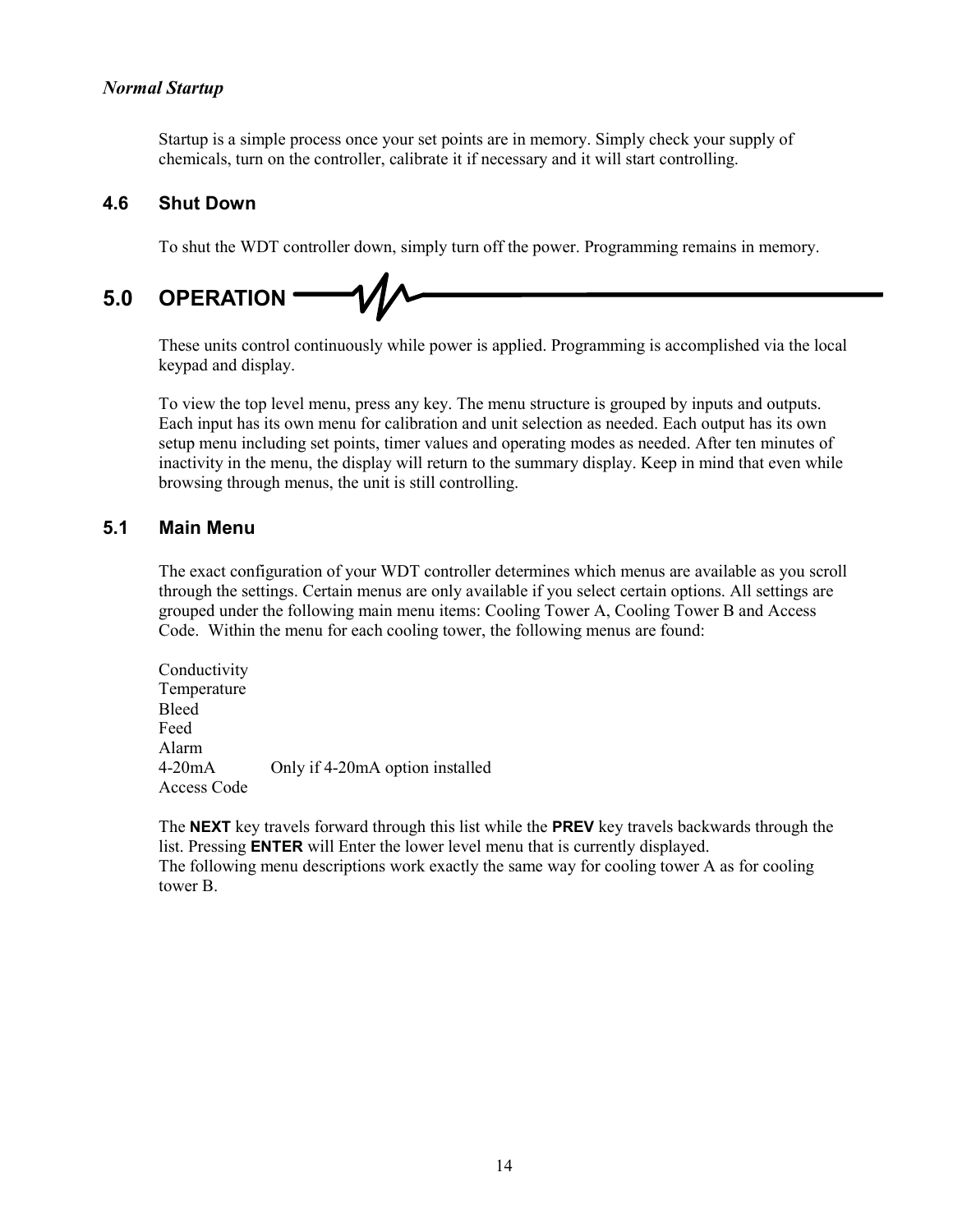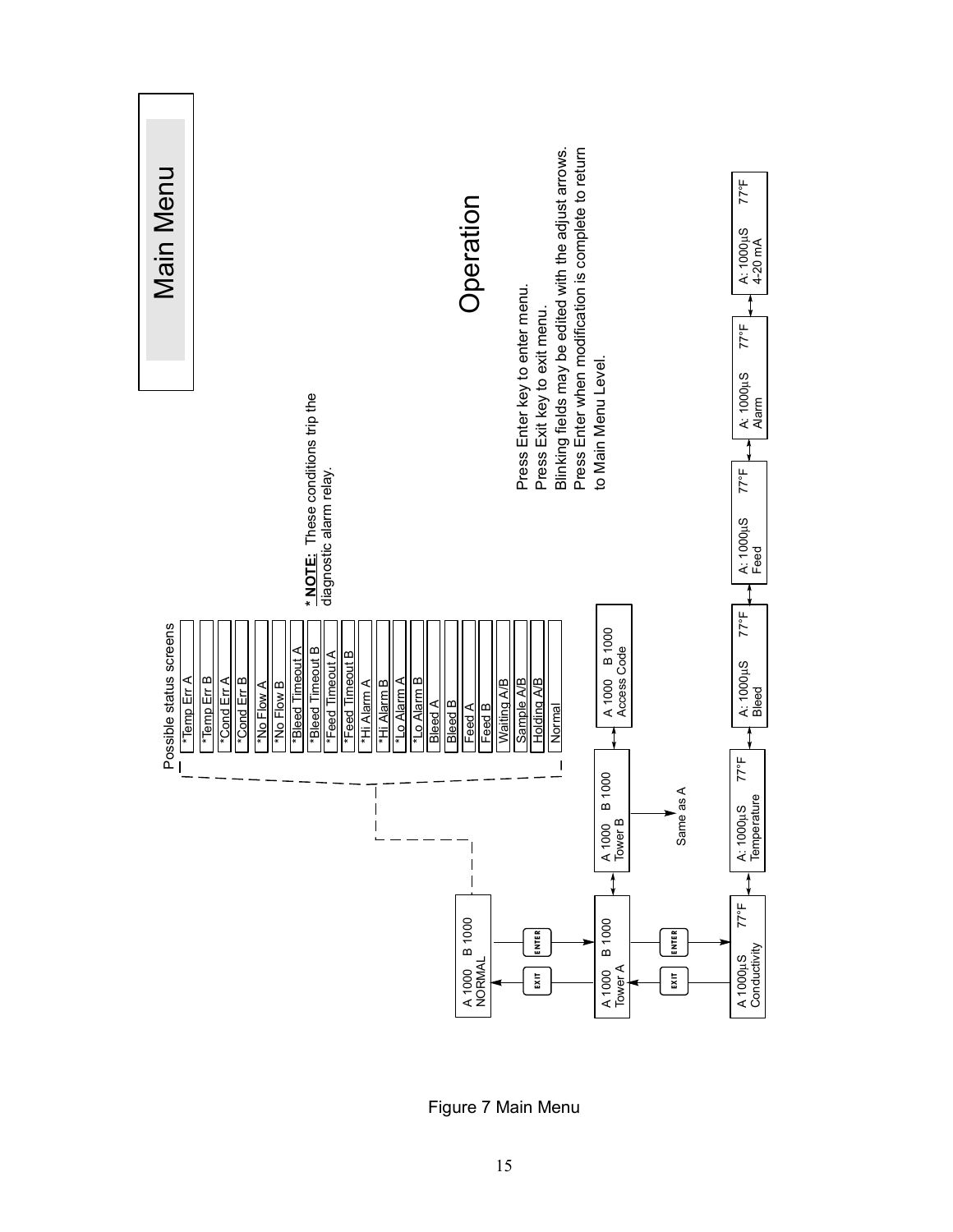#### **5.2 Conductivity (A or B) Menu**

The conductivity menu provides the following settings: Calibration, Self Test, Unit selection, and sampling mode setup. Additional settings are also discussed below. Refer to figure 8, Conductivity Menu Chart.

#### *Calibrate*

To Calibrate the conductivity, use either a hand held meter, or a buffer solution, and adjust the WDT controller to match. Once Calibrate is entered, the unit continuously displays conductivity readings. Press an arrow key to change the value displayed to match the hand held meter or the buffer solution. You must press **ENTER** to activate the new calibration. You must press the **EXIT** key to exit calibration. The Bleed output is unaffected until the calibration menu is exited, so if it was ON when you entered calibration it will stay on until you exit.

#### *Self Test*

Press **ENTER** to begin self test. Press any key to stop. Self Test internally simulates a conductivity sensor and should always give the reading  $1000 \text{ }\mu\text{S/cm} \pm 20 \text{ }\mu\text{S}$ . If it does not, disconnect the sensor and repeat the self test. If the reading is still not in the  $1000 \pm 20$  range, there is a problem with the electronics and the unit should be serviced. If the self test is in the expected range, and there is a problem calibrating, then the sensor or its wiring is at fault.

#### *Units*

You may choose to display conductivity in  $\mu$ S/cm or in ppm. Press **ENTER** and then use the Up and Down arrows to change the units. If you change the units, you will be warned to check your settings. This is important. Set points are not automatically translated from µS/cm to ppm. If you change the units you will need to change your Bleed settings.

#### *ppm C.F.*

This is the ppm Conversion Factor (or multiplier). This is typically 0.666 but can be changed to accommodate various requirements.

#### *Sample Mode C / I*

Press **ENTER** to choose Continuous sampling or Intermittent sampling. A 'C' at the end of the display means that sampling is continuous, while an 'I' indicates intermittent sampling. Use Continuous sampling with a traditional bypass line installation of the conductivity sensor. Choose Intermittent sampling to use the bleed solenoid valve for timed sampling of the conductivity. If Intermittent sampling is chosen, the Flow Switch input will be ignored, and the following two settings will become available:

#### *Interval*

This sets the amount of time between samples. This is set in Hours:Minutes. The minimum is 5 minutes. The maximum is 24 hours.

#### *Duration*

This is the length of each sample. This is set in Minutes:Seconds. The minimum is 1 minute. The maximum is 59 minutes; 59 seconds.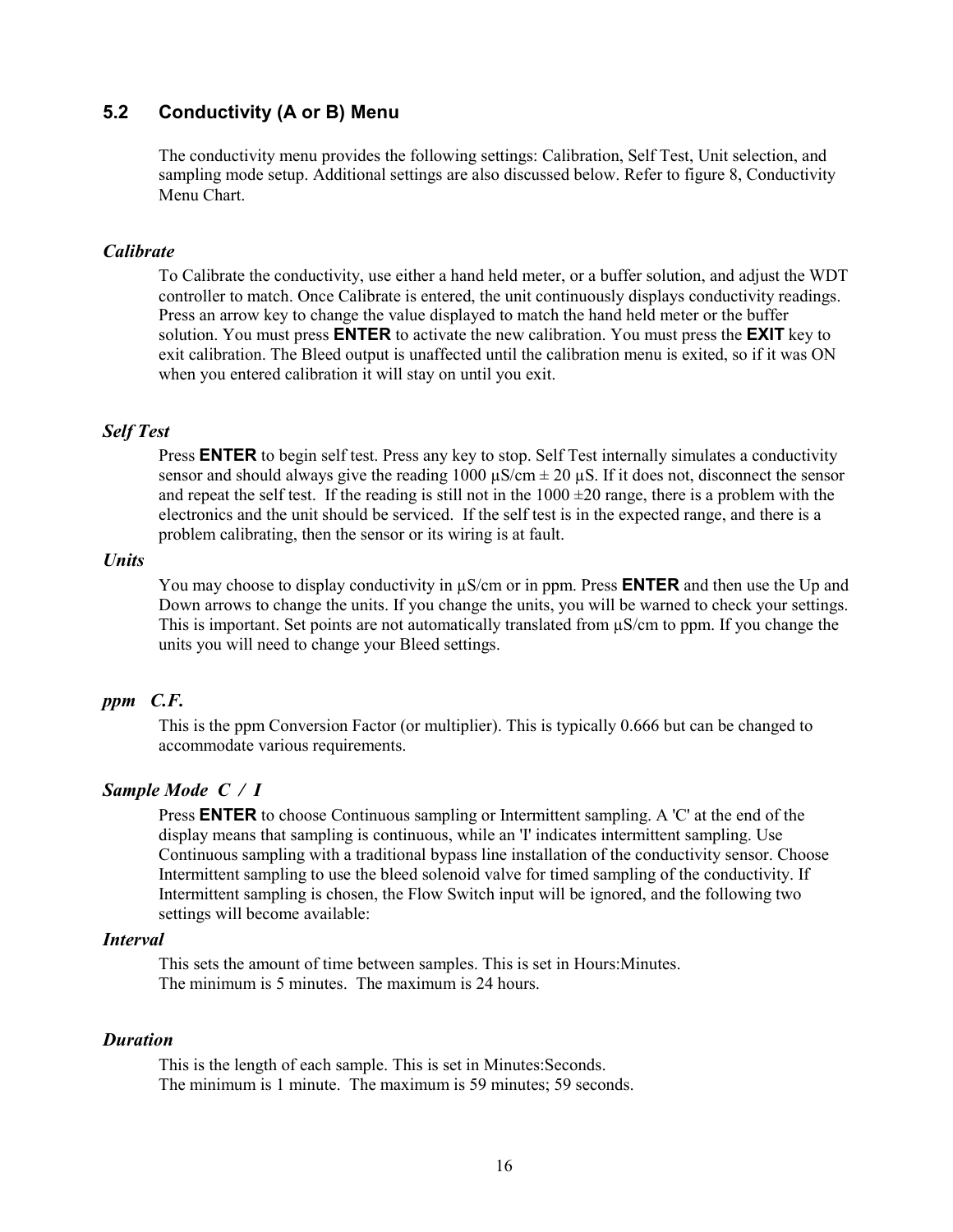![](_page_19_Figure_0.jpeg)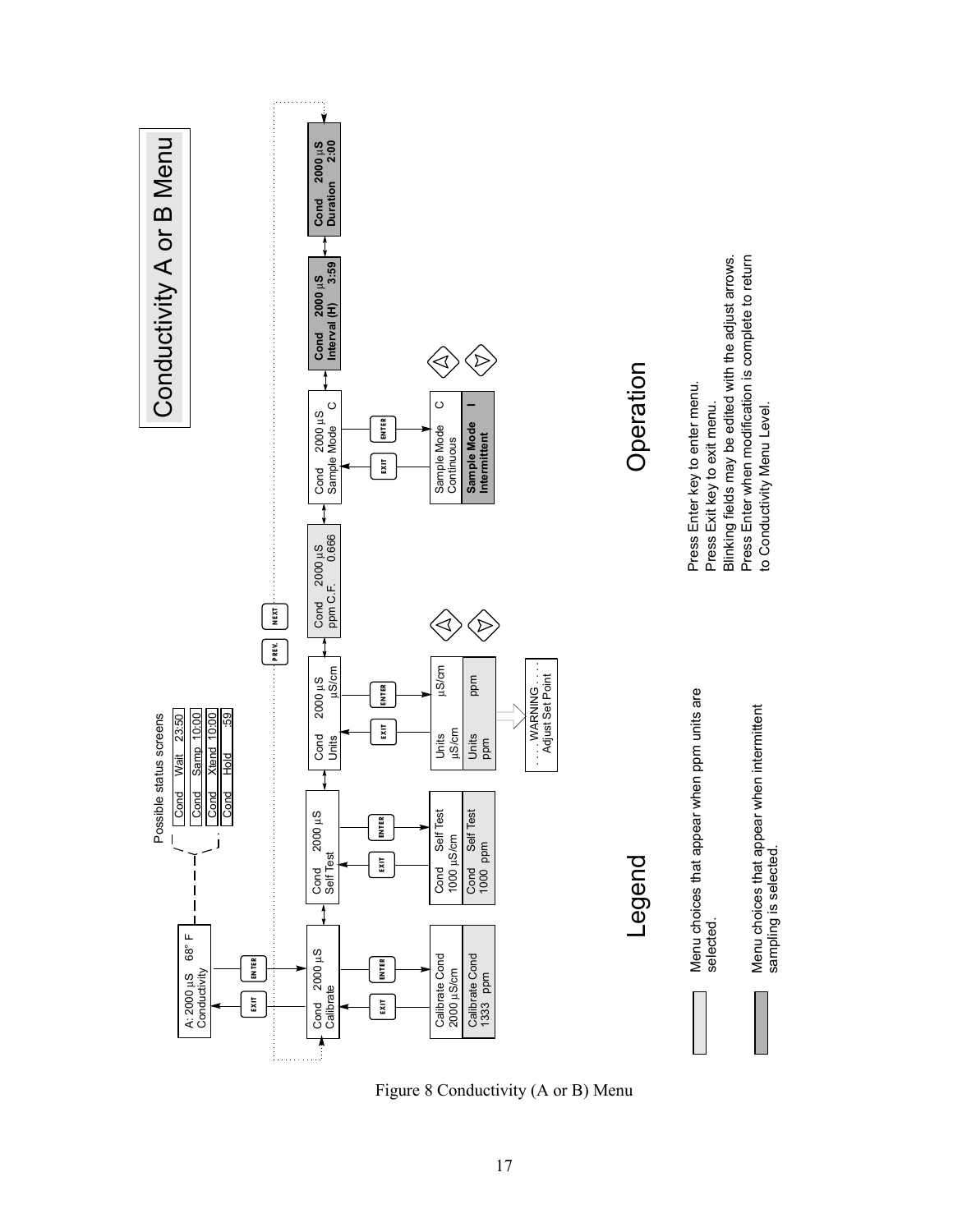![](_page_20_Figure_0.jpeg)

Figure 9 Temperature (A or B) Menu

#### **5.3 Temperature (A or B) Menu**

The Temperature menu provides the following settings: Calibration, Unit selection. The Temperature menu will be indicated on the display by one of the following:

Temperature Temp 70°F Temp Error

The first two displays are "normal" operation. The third display indicates that there is a problem with the temperature input. See figure 9.

#### *Calibrate*

To Calibrate the Temperature, use a thermometer to measure the fluid temperature and adjust the WDT controller to match. Once Calibrate is entered, the unit continuously displays temperature readings. Press the Up or Down arrow key to change the value displayed to match the thermometer. You must press **ENTER** to activate the new calibration. You must press the **EXIT** key to exit calibration.

#### *Units*

You may choose to display temperature in °C or °F. Press **ENTER** and the Up or Down Arrow keys to change the temperature units for display.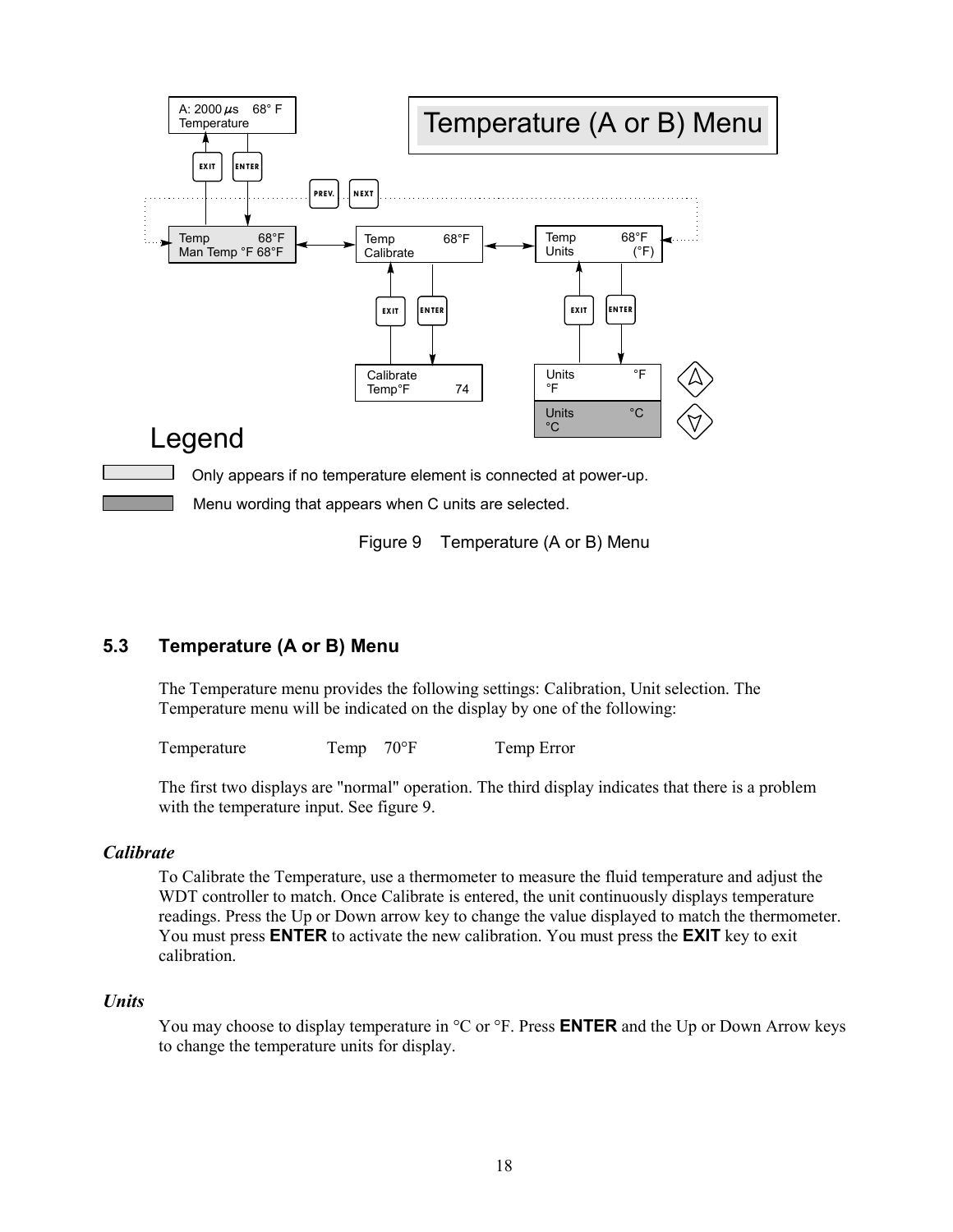#### **5.4 Bleed (A or B) Menu**

The Bleed Menu provides the following settings: Set Point, Dead Band, Control Direction, HOA. The Bleed menu will be indicated on the display by one of the following:

| Bleed A | OFF            |
|---------|----------------|
| Bleed A | 10:00          |
| Bleed A | NO FLOW        |
| Bleed A | LOCKOUT        |
| Bleed A | <b>TIMEOUT</b> |

The first display indicates that the bleed output is currently OFF. The second display indicates the length of time that the Bleed output has been ON. The third indicates that bleed control has been suspended because there is presently no flow past the flow switch. The fourth display indicates that the output is currently locked out due to a biocide add or biocide lockout. The 'A' indicates that the output is being controlled automatically.

#### *Set Point*

This is the conductivity value at which the bleed solenoid valve is turned ON. The factory default setting for the WDT controller is for the Bleed output to turn on when the conductivity is higher than the set point. This may be changed at the Control Direction screen.

#### *Dead Band*

This is the conductivity value that when combined with the set point determines when the bleed output turns OFF. Assuming that the control direction is set for normal operation (High Set Point) the bleed output will turn off when the conductivity drops below the set point minus the Dead Band. For example: The set point is 1500  $\mu$ S/cm and the Dead Band is 200  $\mu$ S/cm. The bleed output turns ON when the conductivity reading is greater than 1500 but does not turn OFF until the conductivity drops below 1300.

#### *Time Limit*

This menu allows you to set a maximum amount of time for the bleed. The limit time is programmed in hours and minutes and can be set between 1 minute and 10 hours. If the time limit is set to zero, then the valve may be open indefinitely. If the maximum time is exceeded, the bleed valve will close and will not re-open until the "Reset Timer" menu is reset by an operator.

#### *Reset Timer*

Only appears if the time limit above has been exceeded. Use the up or down arrow to change "N" to "Y", then press **ENTER**.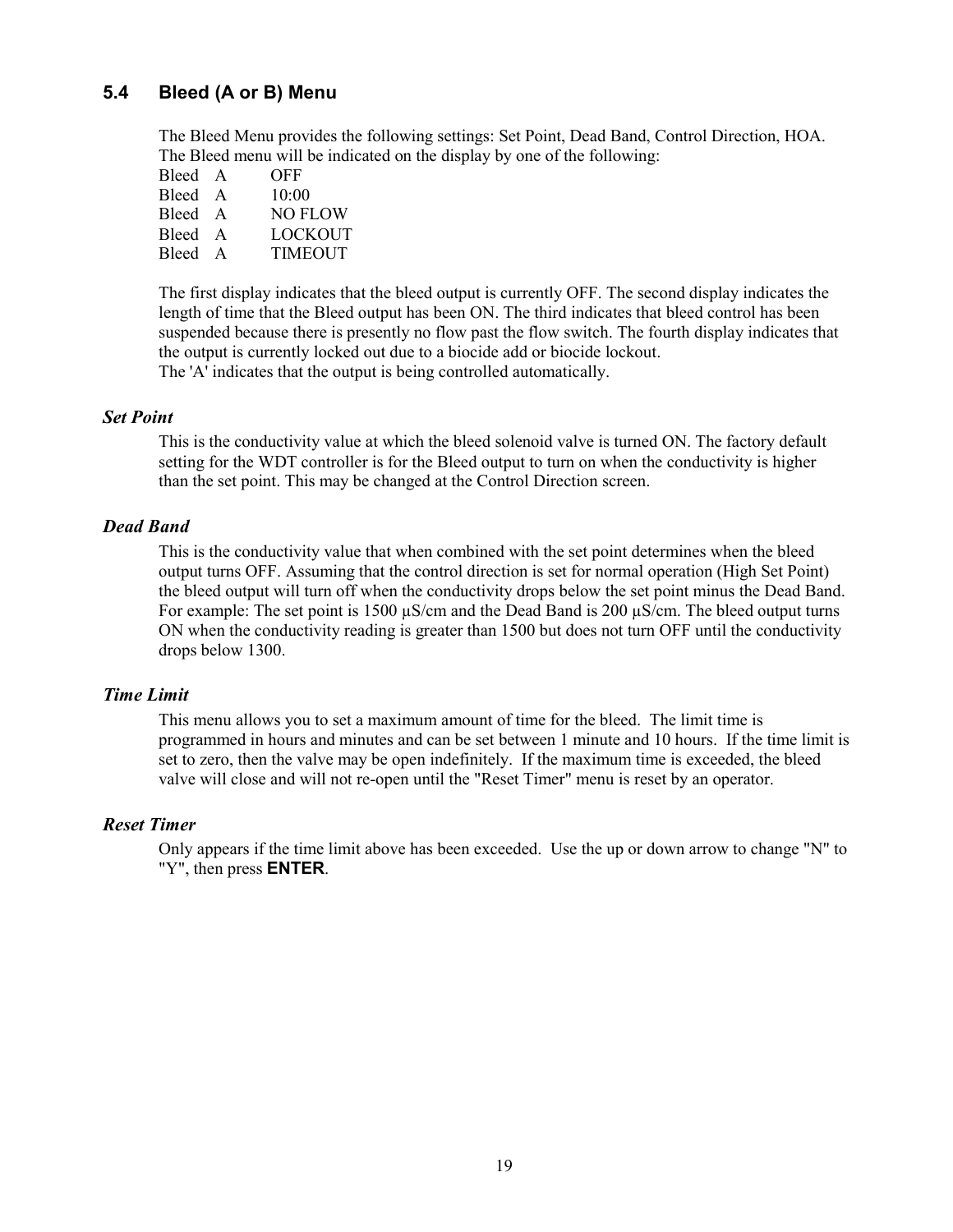![](_page_22_Figure_0.jpeg)

Figure 10 Bleed (A or B) Menu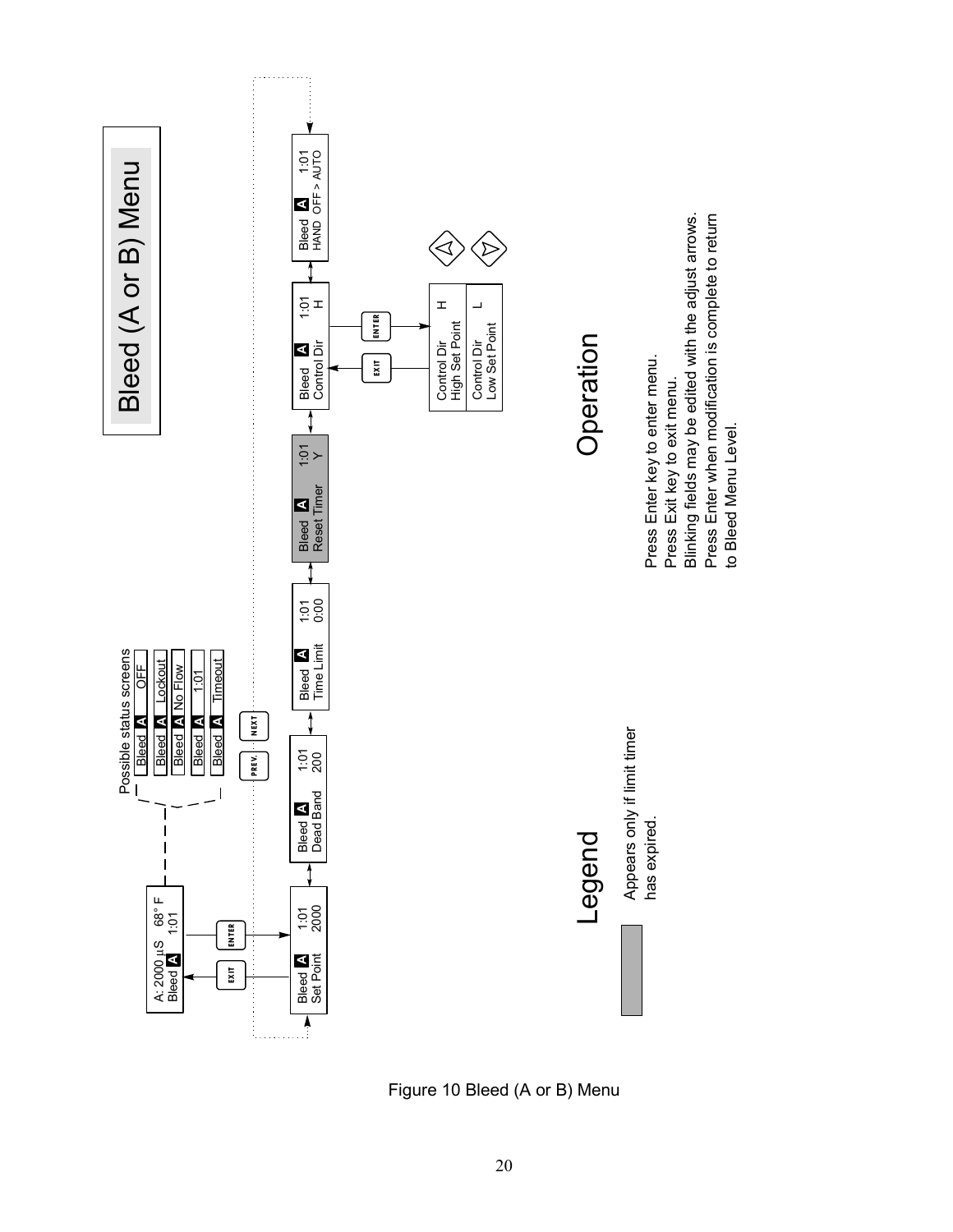#### *Control Dir H / L*

This allows you to set the Normal (High Set Point) or Inverse (Low Set Point) operation of the bleed output. When set to High, the output turns on when the conductivity is higher than the set point. When set to Low, the output turns on when the conductivity is lower than the set point.

#### *H O A*

The "Hand Off Auto" screen allows you to select the operating mode of the bleed output. In Hand (manual) mode, the output is turned on immediately for a maximum of 10 minutes. If you walk away the output will return to Auto mode at the end of that time. In Off mode the output will stay Off indefinitely. In Auto mode the bleed output will respond to changes in conductivity based on the set point. The HOA mode of the bleed output is indicated on the bleed status lines.

#### **5.5 Feed (A or B) Menu**

The Feed Menu adapts to the selected Feed output mode. The modes are defined as follows:

- A Bleed and Feed with optional Lockout
- B Feed % of Bleed
- C Feed % of Time
- D Feed based on Water Contactor input

Bleed and Feed Mode turns the Feed output On and Off at the same time as the Bleed output. The lockout setting determines the maximum allowable time for the Feed output. If this time is exceeded the Feed output is turned off and Locked out until the Bleed output turns off.

Feed % of Bleed Mode tracks the length of time that the Bleed output is on. When the bleed turns off the feed output is energized for a user defined proportion of the bleed time.

Feed % of Time Mode turns on the Feed output for a user definable % of a timed cycle. The time cycle length is adjustable from 10 to 60 minutes.

Feed based on Water Contactor Input Mode turns on the Feed output for a user definable time each time a water contactor pulse is detected. This contactor input can be divided to accommodate a large variety of water meters. Contacts will accumulate feed time so that all contacts are accounted for.

The Feed menu will be indicated on the display by one of the following:

| Feed | $\overline{A}$ | OFF            |                                   |
|------|----------------|----------------|-----------------------------------|
| Feed | $\mathsf{A}$   | 10:00          | Hint: For easiest programming,    |
| Feed | $\mathbf{A}$   | <b>NO FLOW</b> | program Feed Mode first, then     |
| Feed | $\mathbf{A}$   | <b>TIMEOUT</b> | step through the rest of the feed |
| Feed | A              | <b>LOCKOUT</b> | parameters.                       |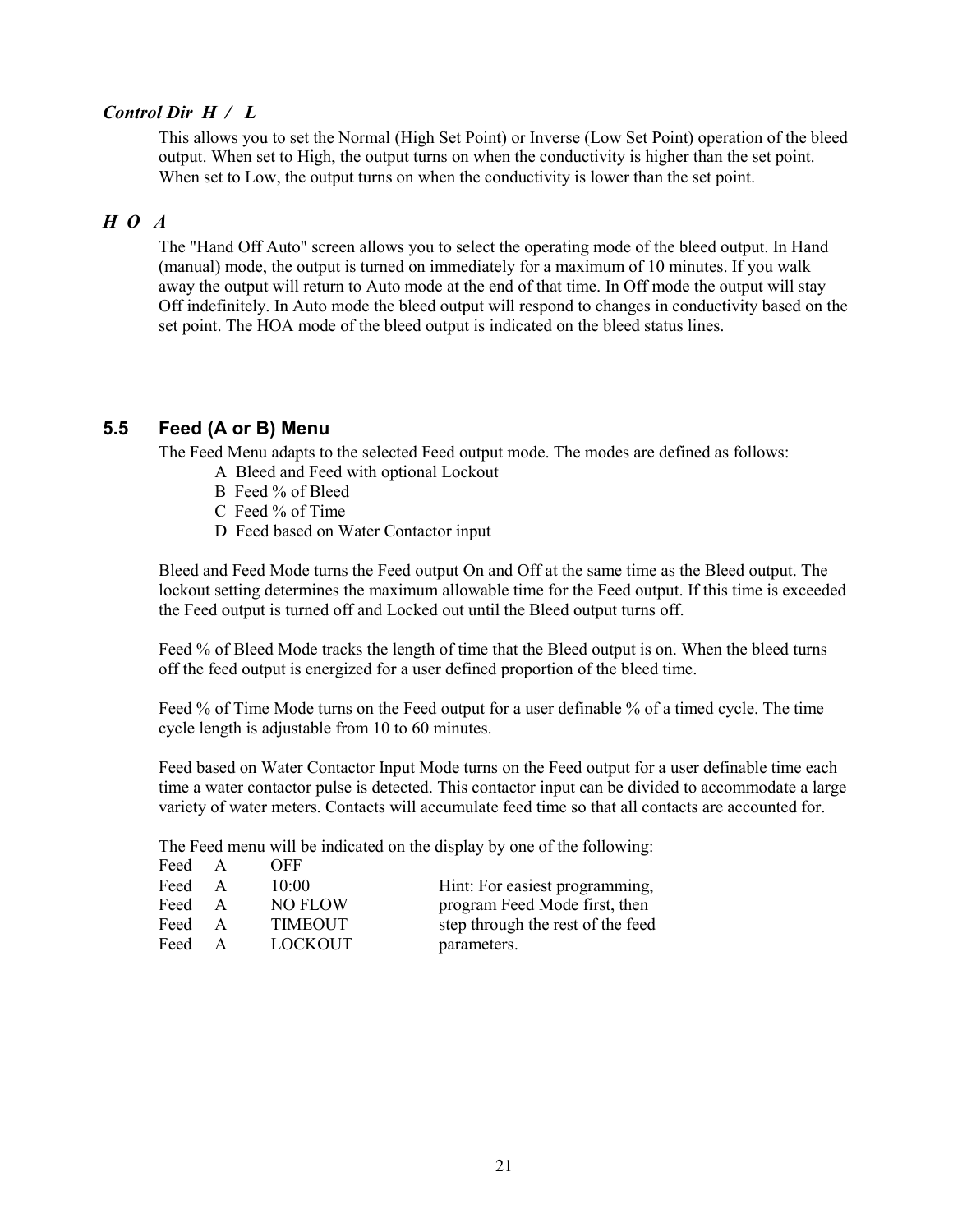![](_page_24_Figure_0.jpeg)

Figure 11 Feed (A or B) Menu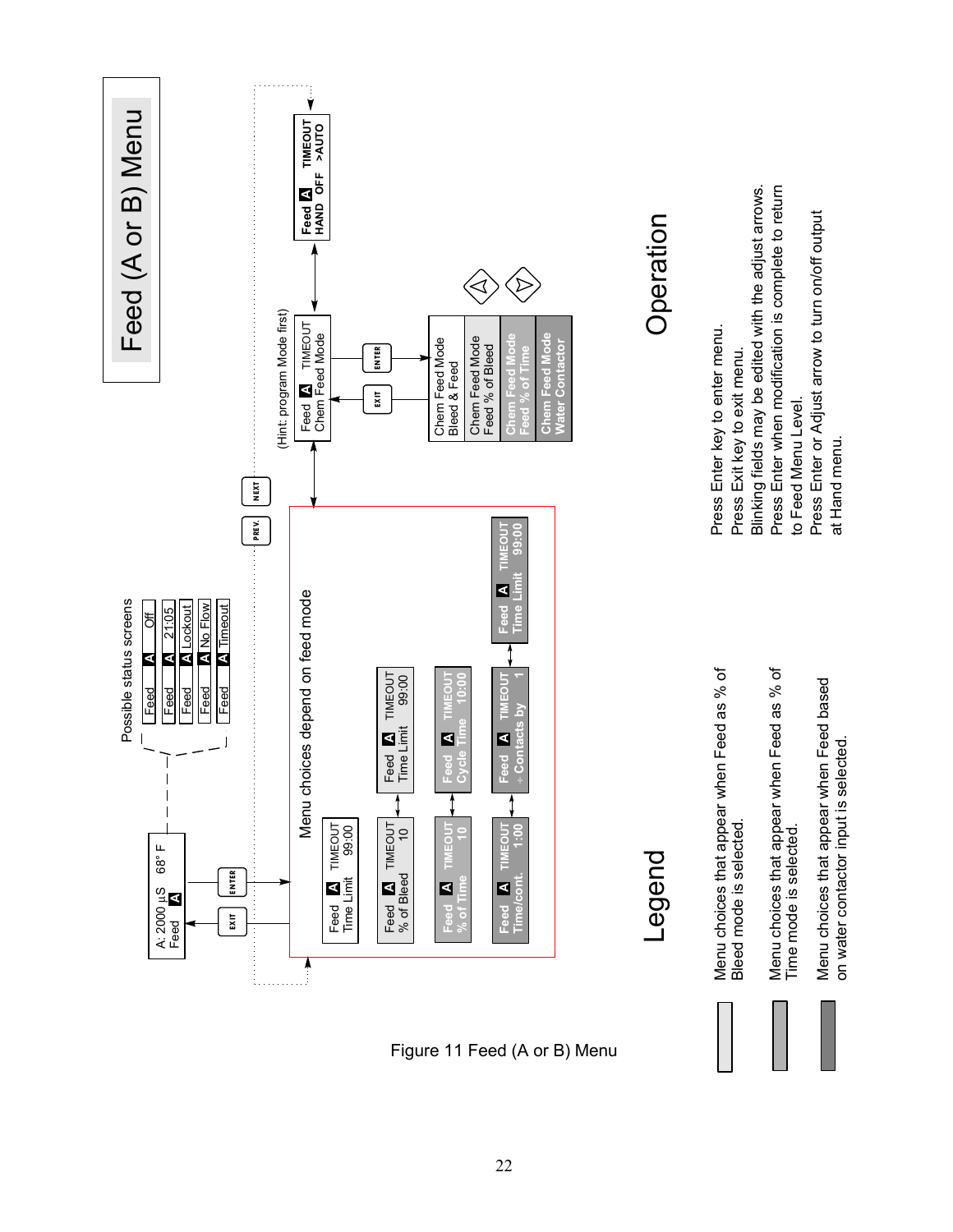The first display indicates that the Feed output is currently OFF. The second display indicates the length of time that the Feed output has been ON, or the length of time that the Feed output will be ON. The third indicates that Feed control has been suspended because there is presently no flow past the flow switch. The fourth display indicates that the feed lockout timer in the Bleed and Feed mode has expired. The fifth display indicates that the output is currently locked out due to a biocide add or biocide lockout.

The 'A' indicates that the feed is being controlled automatically.

#### **Bleed and Feed Mode**

#### *Lockout*

Set this for the Feed Lockout Time. The lockout time is the maximum length of time that the feed output can be on. If the lockout time is set to 0:00, the lockout timer is no longer used and the feed output will be on for as long as the bleed is on.

#### **Feed % of Bleed Mode**

#### *% of Bleed*

This is the % value that is multiplied times the accumulated bleed time to determine how long the feed will be. For example, if the bleed was on for 10 minutes and this setting was 50%, the feed output would be on for 5 minutes.

#### *Max Time*

This is similar to the lockout time above in that the feed output will not exceed this maximum length.

#### **Feed % of Time Mode**

#### *% of Time*

This is the % value that is multiplied times the cycle length to determine the length of time that the feed output is ON. If the cycle length were 10 minutes and this setting was 40%, the feed output would be on for 4 minutes, then off for 6 minutes and then repeat the cycle.

#### *Cycle Time*

This determines the length of the cycle to be used.

#### **Feed Based on Water Contactor Mode**

#### *Time/Cont.*

(Time per contact.) This determines the length of time that the feed pump should be on for each contact that is received.

#### *÷ Contacts By*

This setting allows a divider to be entered. The divider will count actual contacts from the meter until the setting is reached before a contact is considered to be received. For example, if the divider is set to 10 and the Time/Cont is set to 5:00, then the feed output would turn on for 5:00 minutes after 10 contacts were received.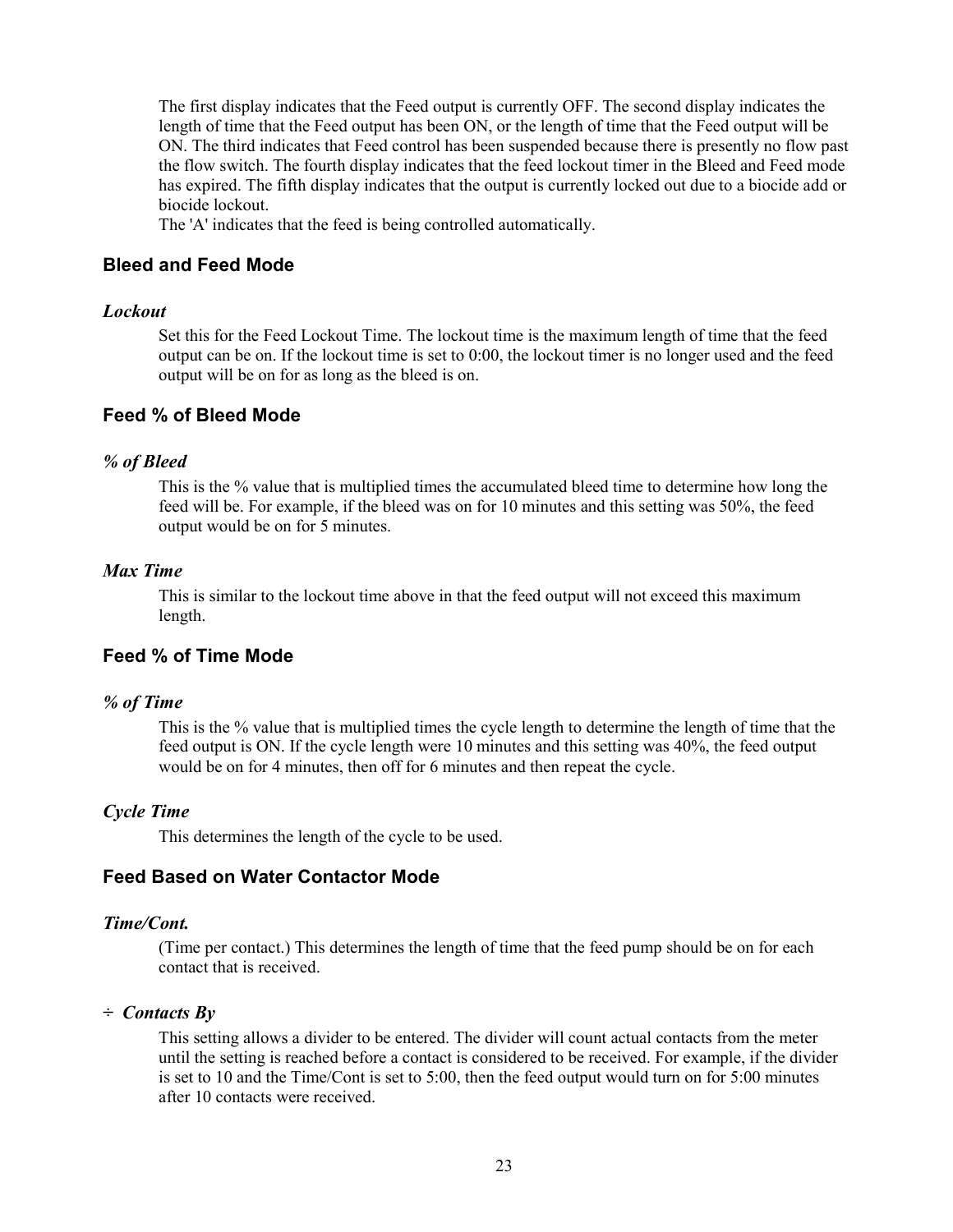#### *Time Limit*

This setting puts a limit on the amount of time that can be accumulated by the water contactor input. Once this setting has been reached, all contacts will be ignored until the accumulated feed time expires. By setting Time Limit = Time/Cont., the accumulation of contacts can be disabled.

The following settings are for all feed modes.

#### *Chem Feed Mode A / B / C / D*

This allows the user to select the chemical feed mode as described above.

#### *H O A*

This sets the Hand Off Auto for the feed output. This was explained in the Bleed Menu section and functions similarly. In Off position, the output will not turn ON regardless of the feed mode selected.

#### **5.6 Alarm (A or B) Menu**

The Alarm menu screen will appear as follows:

Alarm OFF Alarm LOW ALRM Alarm HI ALRM

#### *Set % Low*

This is the % below the bleed set point that the LOW ALARM will activate. If the set point is 1000 and the % Low setting is 20 then the Low alarm will activate at 800.

#### *Set % High*

This is the % above the bleed set point that the HIGH ALARM will activate. If the set point is 1000 and the % Low setting is 20 then the High alarm will activate at 1200.

![](_page_26_Figure_14.jpeg)

![](_page_26_Figure_15.jpeg)

Figure 12 Alarms (A or B) Menu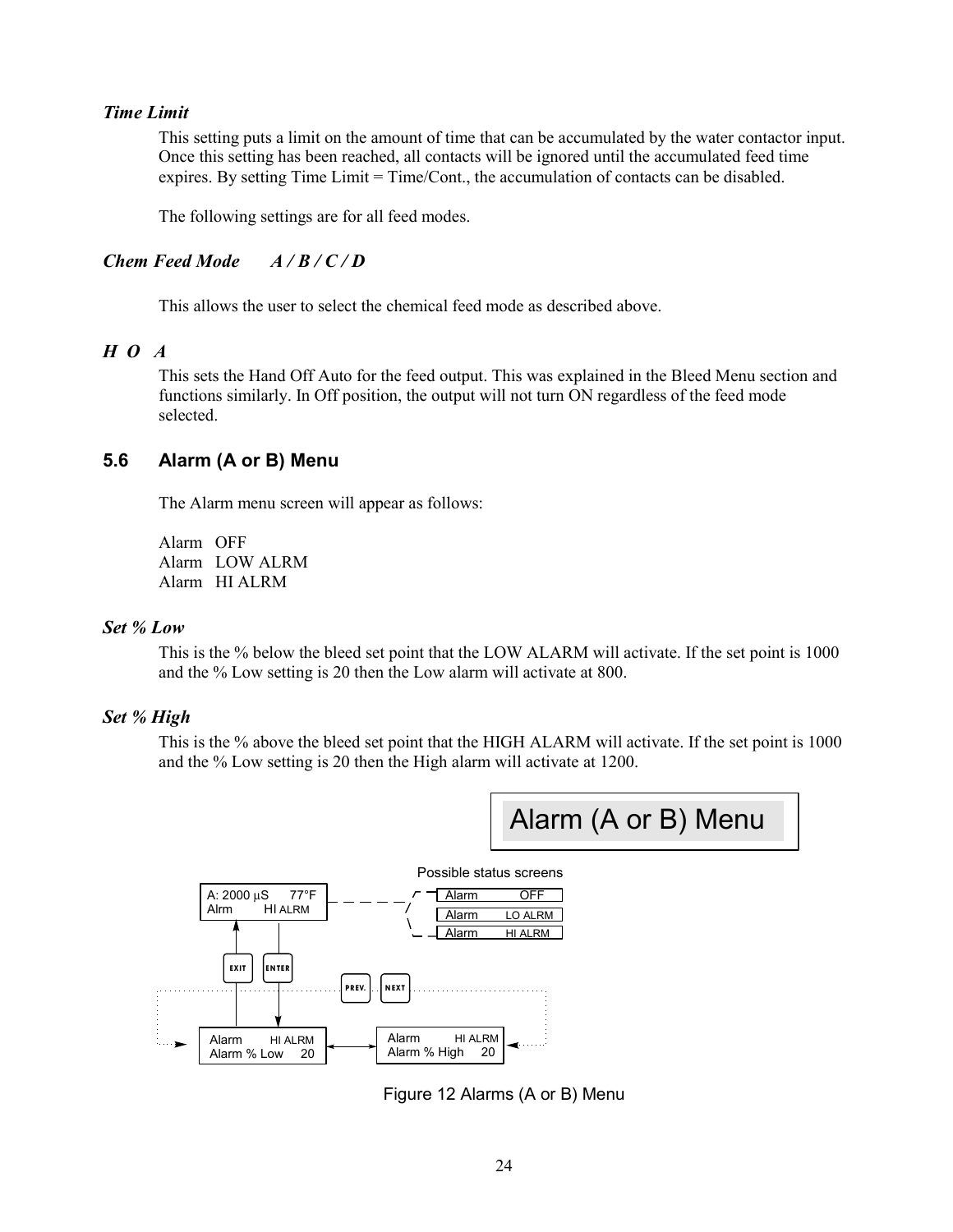#### **5.7 4-20mA (A or B) Menu**

This menu is only available if the 4-20mA output is installed in the controller. Installing this option board on the lower power supply board in the controller will assign it to Tower A. Installing a 4- 20mA option board on the top front panel assembly assigns the output to Tower B. The 4-20mA output is available for either the WDT300 or WDT310 series controllers. This menu provides for scaling and calibrating the output. The 4-20mA menu screen appears as follows:

4-20mA 9.20mA

This indicates that the current output of the 4-20mA card is 9.20 mA.

#### *Set 4mA Pt*

This conductivity setting will correspond to a 4 mA output from the controller.

#### *Set 20mA Pt*

This conductivity setting will correspond to a 20mA output from the controller.

#### *Calibrate*

This will provide fixed 4mA and fixed 20mA outputs to allow you to calibrate connected equipment.

![](_page_27_Figure_10.jpeg)

Figure 13 4-20 mA (A or B) Menu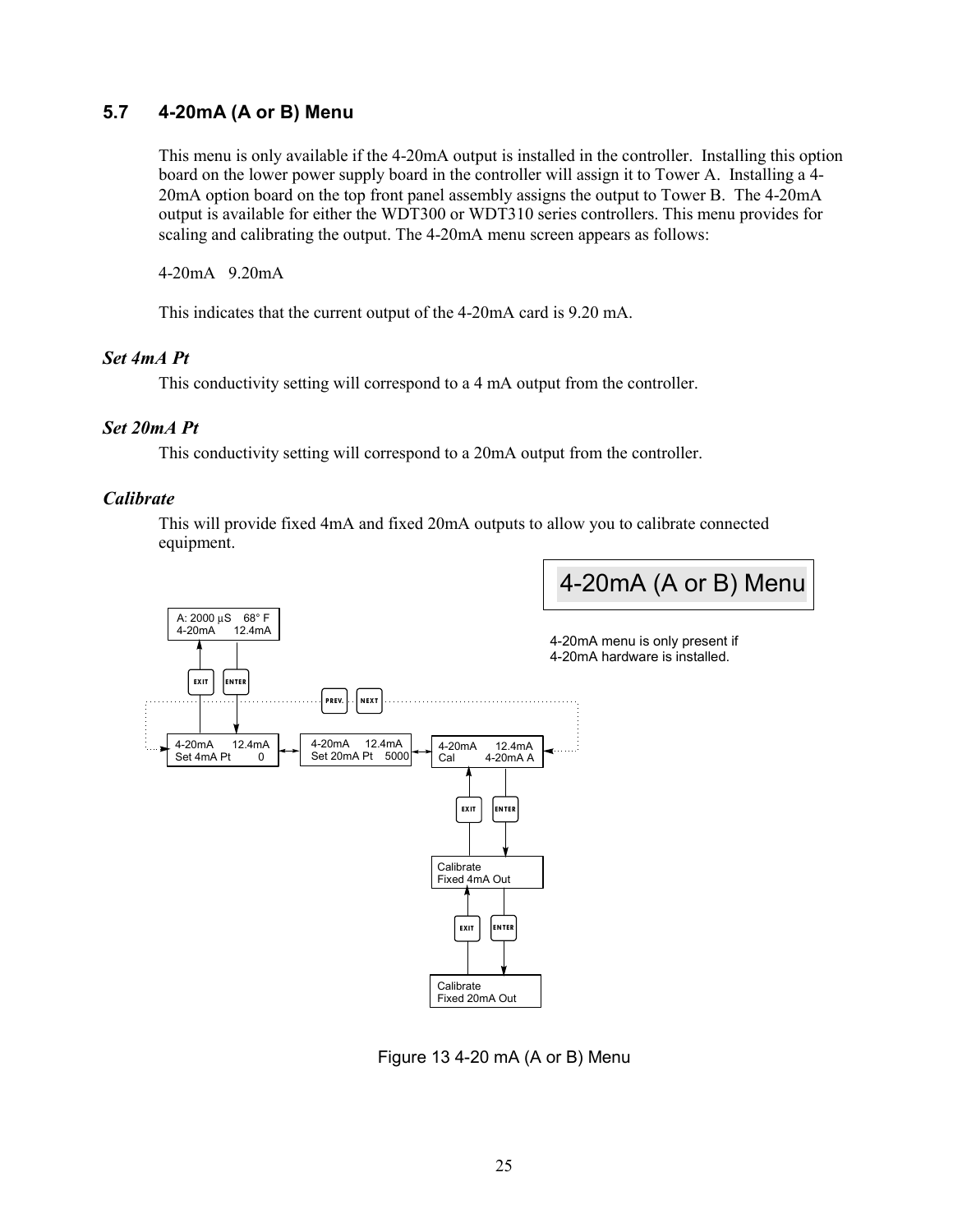#### **5.8 Access Code Menu**

This menu determines whether the access code feature of the controller is enabled or disabled and allows you to customize the access code to your own value. The access code controls whether or not you are allowed to change the parameters in the controller. With the access code disabled, any user may change any parameter. With the access code enabled, any user can view any parameter, but cannot change them. Once an attempt is made to change a parameter, the display will prompt the user to enter the access code. If the correct access code is entered, the parameters can be changed. If the wrong access code is entered the parameters cannot be changed. Once the access code has been correctly entered, it will remain valid until there is a period of 10 minutes without a key being pressed. The access code menu will appear as shown below:

| Access Code | DIS |
|-------------|-----|
| Access Code | REO |
| Access Code | OK. |

The first display indicates that the access code is disabled. No access code is required to change any setting. The second display indicates that the access code is required to alter settings. The last display indicates that the access code is required and has been entered correctly.

#### *Enable N / Y*

Press the Up or Down arrow key to change the N to Y and press **ENTER** to enable the access code feature. If the access code is enabled you must first enter the access code to disable it.

#### *New Value*

Press **ENTER** to display the current access code value and use the arrow keys to change it to any value between 0 and 9999. If the access code has been enabled, you will be prompted to enter the current access code before being allowed to change it. You must remember the access code if you enable it.

The Factory default Access code is 1995.

If you change the access code and can't remember it follow this procedure:

- 1. Turn off power to the controller.
- 2. Wait 10 seconds.
- 3. Press and Hold the UP and DOWN arrow keys while turning on the power.
- 4. Read the access code on the display.
- 5. Release the keys, and the access code will disappear.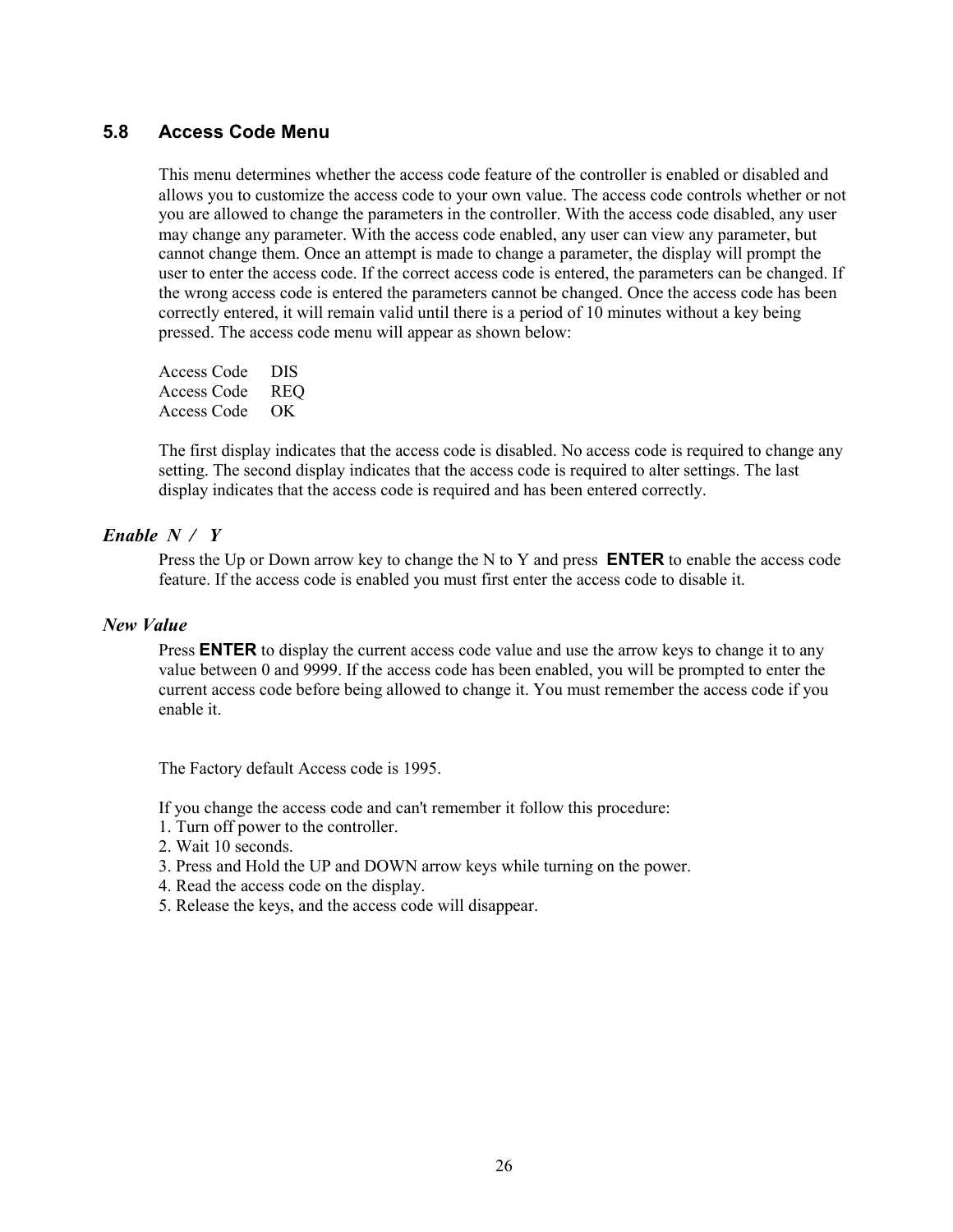### Access Code Menu

![](_page_29_Figure_1.jpeg)

![](_page_29_Figure_2.jpeg)

Any Top Display

Enter any four digit code

Figure 14 Access Code Menu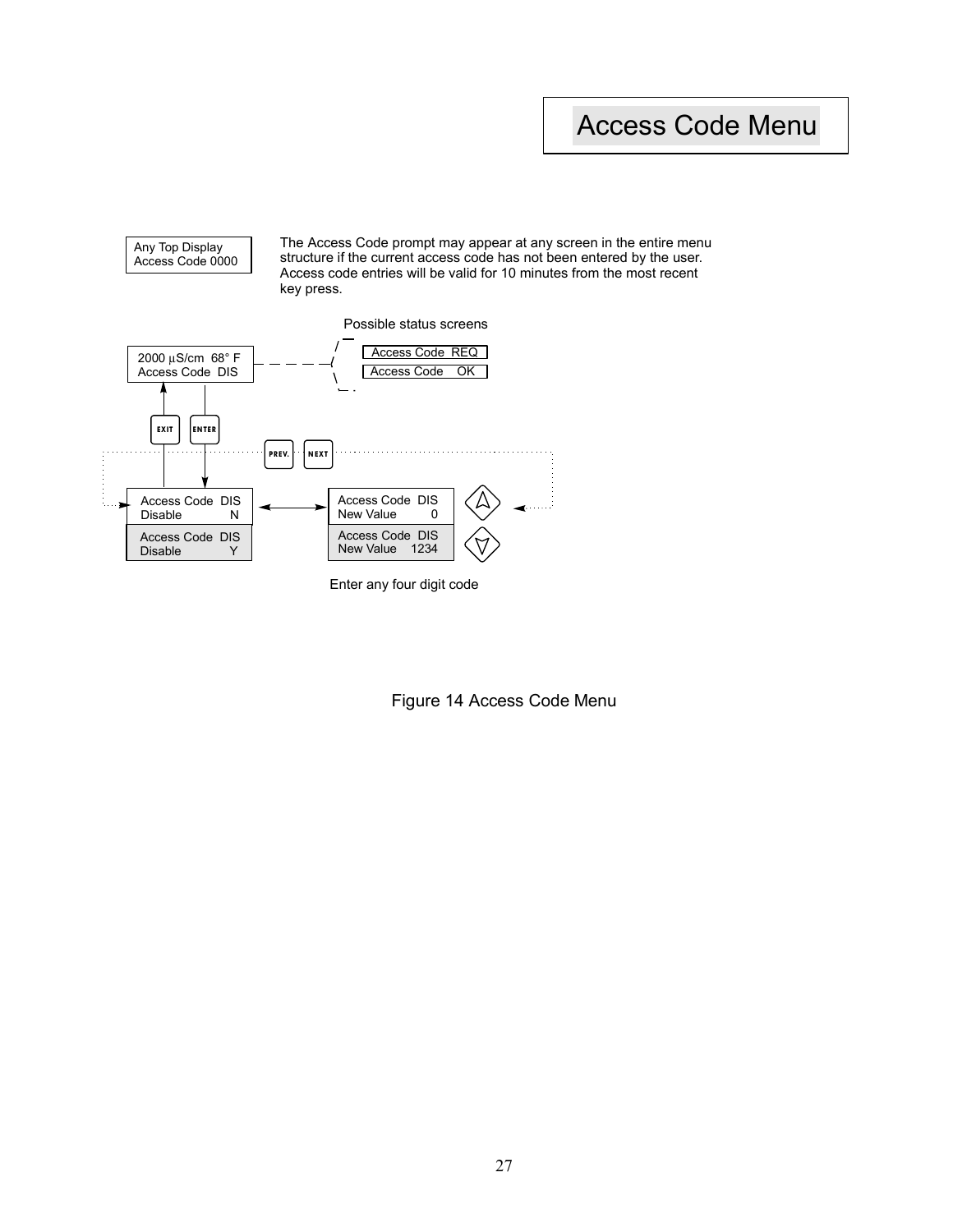#### **6.0 MAINTENANCE**

The WDT controller itself requires very little maintenance. Wipe with a damp cloth. Do not spray down the controller unless the enclosure door is closed and latched.

#### **6.1 Electrode Cleaning**

NOTE: The controller must be recalibrated after cleaning the electrodes.

#### *Frequency*

The electrodes should be cleaned periodically. The frequency required will vary by installation. In a new installation, it is recommended that the electrodes be cleaned after two weeks of service. To determine how often the electrodes must be cleaned, follow the procedure below.

- 1. Read and record the conductivity.
	- 2. Remove, clean and replace the conductivity electrode.
	- 3. Read conductivity and compare with the reading in step 1 above.

If the variance in readings is greater than 5%, increase the frequency of electrode cleaning. If there is less than 5% change in the reading, the probe was not dirty and can be cleaned less often.

#### *Cleaning Procedure*

The electrodes can normally be cleaned using a cloth or paper towel and a mild detergent. If coated with scale, clean with a dilute (5%) hydrochloric acid solution. Occasionally an electrode may become coated with various substances which require a more vigorous cleaning procedure, such as immersion in dilute muriatic acid. Usually the coating will be visible, but not always. To clean a coated electrode, use a fine grit abrasive, such as emery paper. Lay the paper on a flat surface and move the electrode in a back and forth motion. The electrode should be cleaned parallel to the carbon electrodes, not perpendicular.

![](_page_30_Figure_12.jpeg)

Figure 15 Cleaning the Probe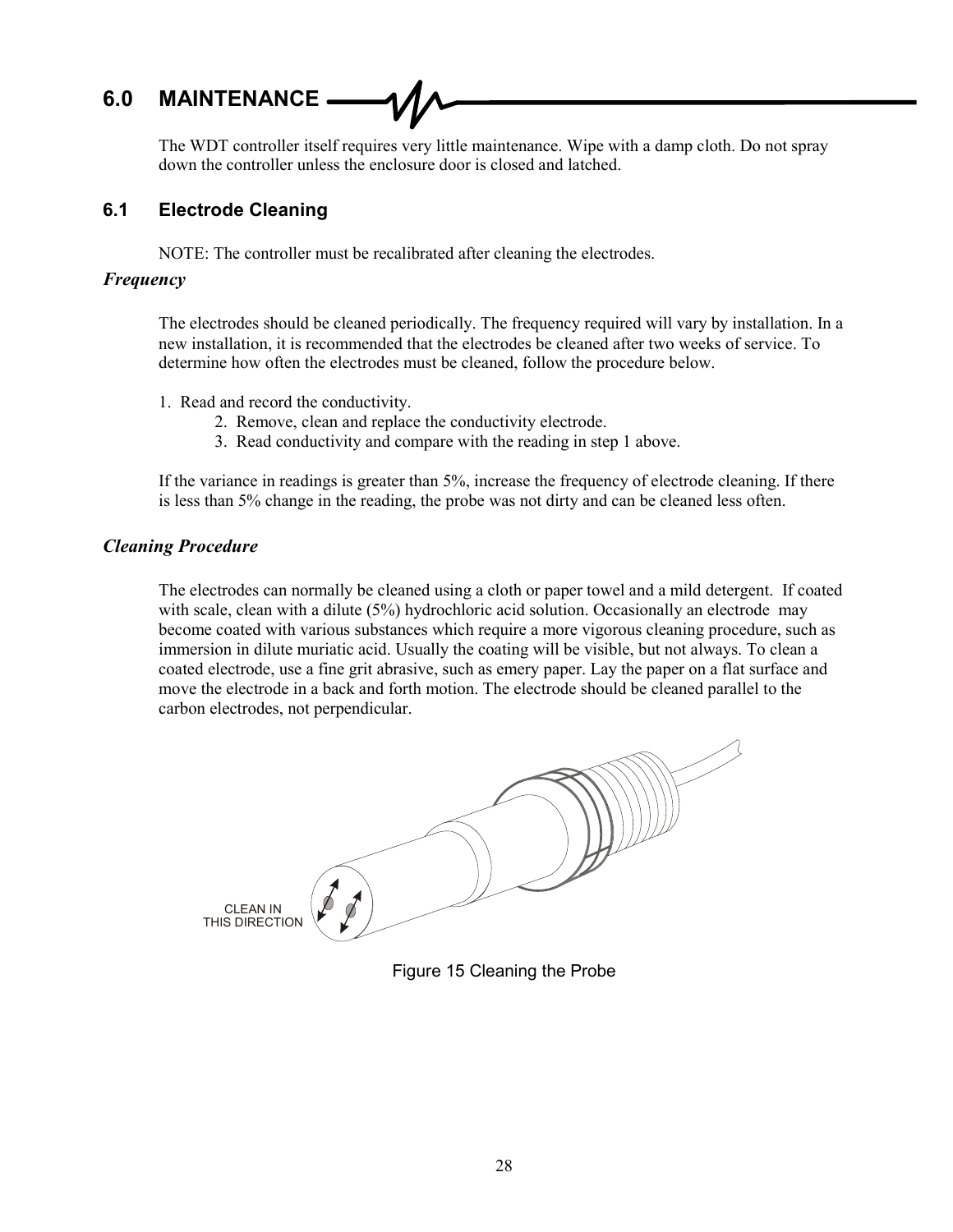#### **6.2 Replacing the Fuses**

**CAUTION**: Disconnect power to the controller before opening front panel!

Locate the fuses on the circuit board at the back of the controller enclosure. (See figure 3.) Gently remove the old fuse from its retaining clip and discard. Press the new fuse into the clip, secure the front panel of the controller and return power to the unit.

*Warning:* Use of non-approved fuses can affect product safety approvals. Fuse ratings depend on controller power rating. Specifications are shown below. To insure product safety certifications are maintained, it is recommended that a Walchem fuse is used.

Controller

120VAC 5 x 20 mm, 0.125A, 250V 102369 5 x 20 mm, 10A, 125V 102432<br>240 VAC 5 x 20 mm, 0.063A, 250V 103363 5 x 20 mm, 5A, 250V 102370 5 x 20 mm, 0.063A, 250V

Rating F1 Walchem P/N F2 Walchem P/N F2 Walchem P/N F2 Walchem P/N F2 Walchem P/N F2 Walchem P/N F2 Walchem P/N F2 Walchem P/N F2 Walchem P/N F2 Walchem P/N F2 Walchem P/N F2 Walchem P/N F2 Walchem P/N F2 Walchem P/N F2 Wa

### **7.0 TROUBLESHOOTING**

**CAUTION**: Disconnect power to the controller before opening front panel!

Troubleshooting and repair of a malfunctioning controller should only be attempted by qualified personnel using caution to ensure safety and limit unnecessary further damage. Contact the factory.

#### **7.1 Error Messages**

#### *HIGH ALARM*

The summary screen will display an H at the right end of the bar graph if the conductivity rises above the high conductivity alarm set point. If your unit is wired for alarm output, the alarm relay will trip. The controller will continue to check the conductivity, and the bleed and/or feed outputs will be allowed to be activated.

| 1.               | <b>Possible Cause</b><br>Dirty probe                                  | <b>Corrective Action</b><br>Clean probe (see Sect. 6.1) |
|------------------|-----------------------------------------------------------------------|---------------------------------------------------------|
| 2.               | Faulty solenoid valve                                                 | Repair or replace solenoid valve.                       |
| 3.               | Faulty probe                                                          | Evaluate (see Sect. 7.3). Check Temp<br>display.        |
| $\overline{4}$ . | Improper wiring of valve or controller                                | Correct wiring. See Section 3.4.                        |
| 5.               | Conductivity rose over alarm limit<br>while biocide lockout occurred. | Allow normal bleed to occur.                            |
| 6.               | Clogged Y-strainer in bleed line                                      | Clean Y-strainer.                                       |
| 7.               | Faulty bleed relay                                                    | Replace relay. (Consult factory.)                       |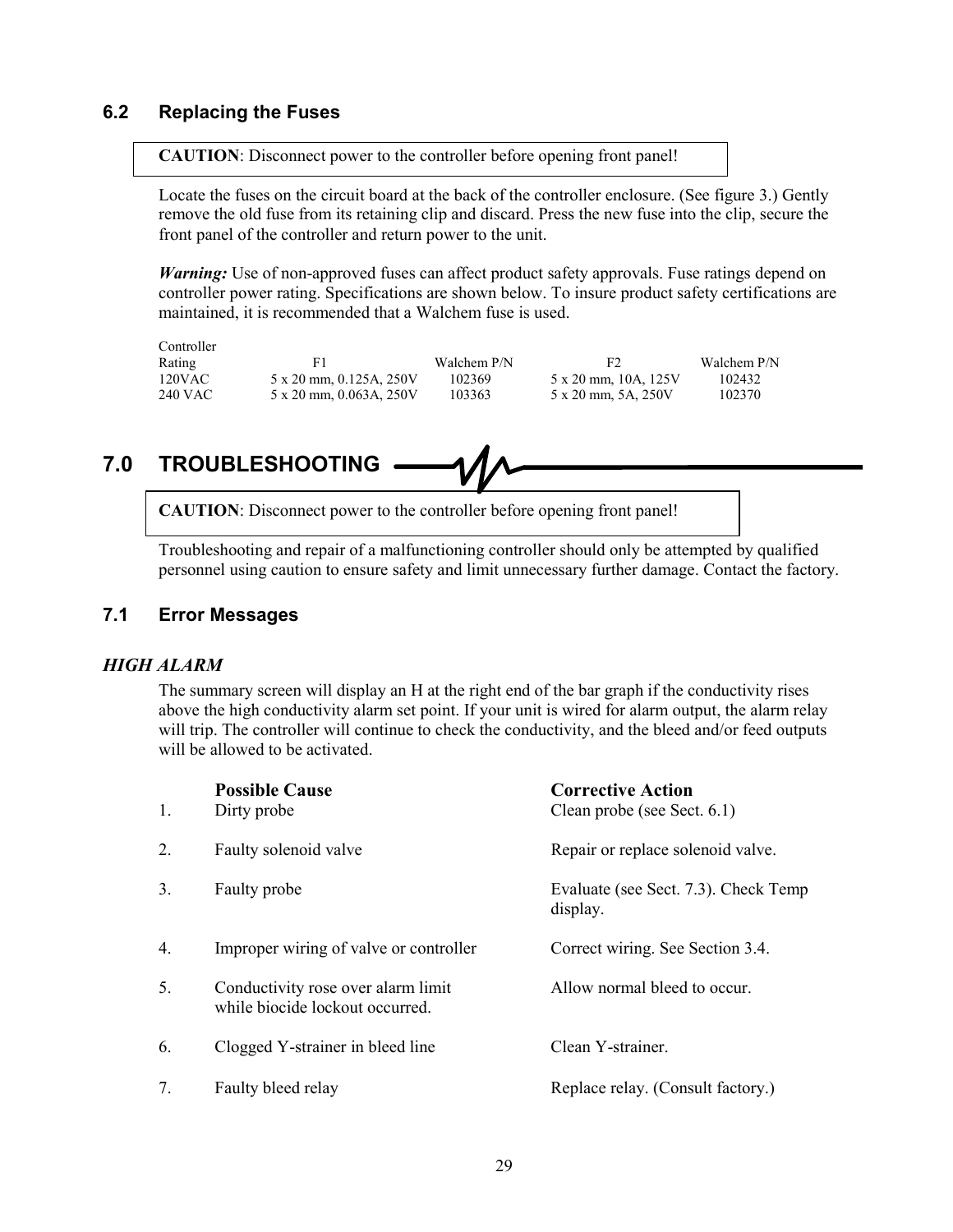#### *LOW ALARM*

The summary screen will display an L at the left end of the bar graph and the alarm relay will trip. The controller will continue to check the conductivity and feed inhibitor as programmed.

| 1.             | <b>Possible Cause</b><br>Sensor disconnected | <b>Corrective Action</b><br>Reconnect. Check cable for continuity.   |
|----------------|----------------------------------------------|----------------------------------------------------------------------|
| 2.             | Sensor dry                                   | Check tee for obstruction. Verify flow.<br>Change location of probe. |
| 3 <sub>1</sub> | Pre-bleed set too low                        | Check pre-bleed setting compared to %<br>low.                        |
| 4.             | Solenoid valve stuck open                    | Repair or replace solenoid valve.<br>(Consult your distributor).     |
| 5.             | Faulty probe                                 | Evaluate (see Section 7.3). Replace if<br>necessary.                 |
| 6.             | Improper wiring of probe                     | Correct wiring. See Section 3.4.                                     |
| 7.             | Faulty bleed relay                           | Replace relay. (Consult factory.)                                    |

#### *TEMP ERROR*

This error condition will stop both conductivity and pH control. It indicates that the temperature signal from the conductivity electrode is no longer valid. This prevents controlling based upon a bogus pH or conductivity reading.

- 1. Green or White electrode wire Reconnect. disconnected.
- 2. Faulty electrode Replace electrode.

### **Possible Cause Corrective Action**

 Revert to manual temperature compensation by cycling power off and on.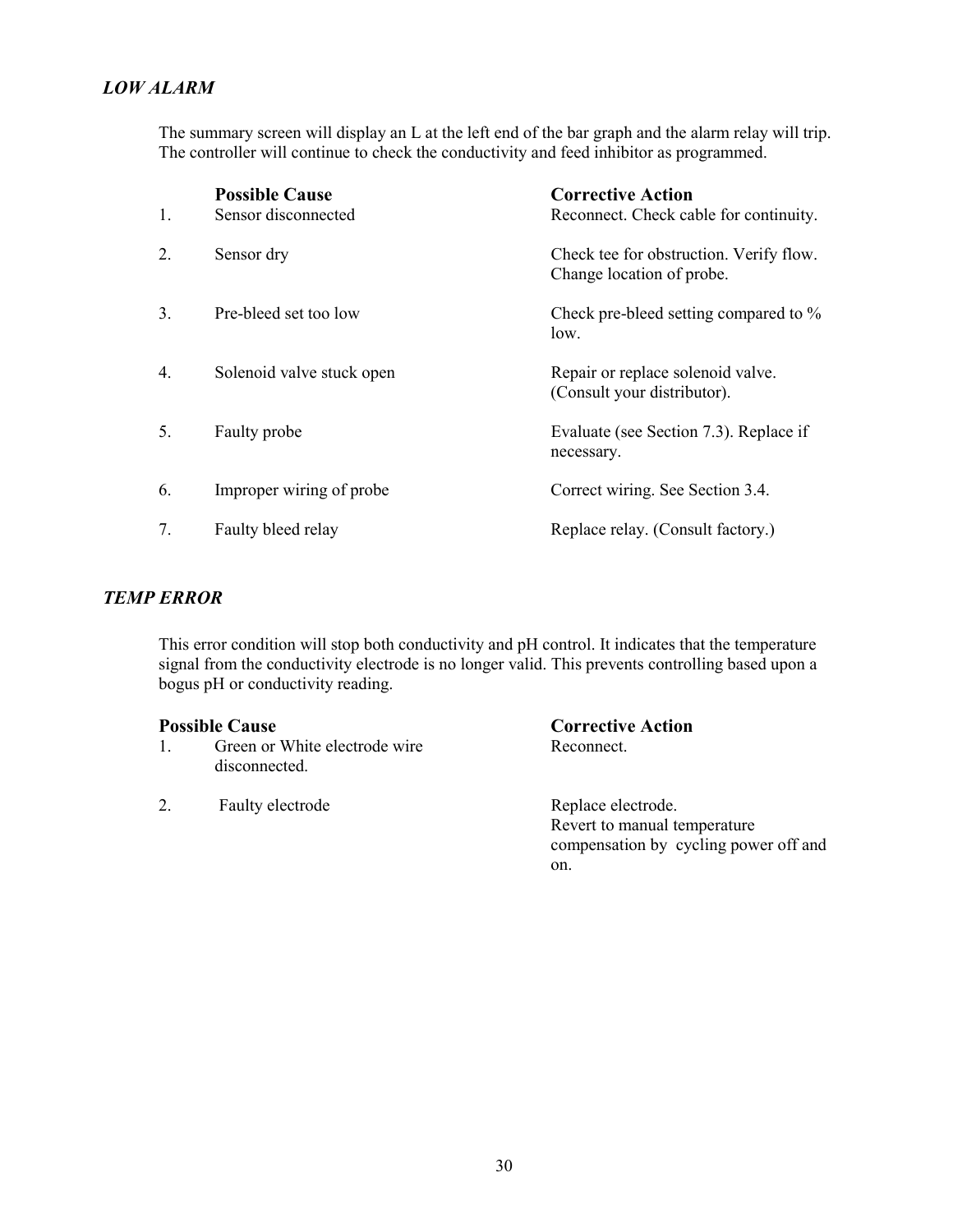#### *COND ERROR*

This error condition will stop conductivity control. It indicates that the conductivity signal from the electrode is no longer valid. This prevents controlling based upon a bogus conductivity reading.

- 1. Black or red electrode wire shorted Disconnect short.
- 2. Faulty electrode Replace electrode.
- 

#### **Possible Cause Corrective Action**

3. Faulty controller Verify via failed self test.

#### *NO FLOW*

This error condition will stop all control. It indicates that the flow of sample past the electrodes and flow switch is less than  $\frac{1}{2}$  gallon per minute. This prevents controlling based upon a stagnant sample.

| <b>Possible Cause</b> |                    | <b>Corrective Action</b>                                                    |
|-----------------------|--------------------|-----------------------------------------------------------------------------|
|                       | No flow            | Check piping for closed valves, blockage, etc.<br>Check recirculation pump. |
| 2.                    | Faulty flow switch | Check with ohmmeter.                                                        |
| 3.                    | Faulty controller  | Check by shorting flow switch input in<br>controller.                       |

#### *BLEED TIMEOUT*

This error condition will stop conductivity control. It is caused by the bleed output being activated for longer than the programmed Bleed Time Limit.

| <b>Possible Cause</b> |                                                                               | <b>Corrective Action</b>                                                              |
|-----------------------|-------------------------------------------------------------------------------|---------------------------------------------------------------------------------------|
|                       | Programmed value too low for normal Increase Bleed Time Limit.<br>conditions. |                                                                                       |
| 2.                    | Bleed flow rate too low                                                       | Check for clogged strainer.<br>Check for insufficient pressure differential.          |
| 3.                    | Bleed valve not opening                                                       | Check for faulty bleed valve.<br>Check bleed valve wiring.<br>Check controller relay. |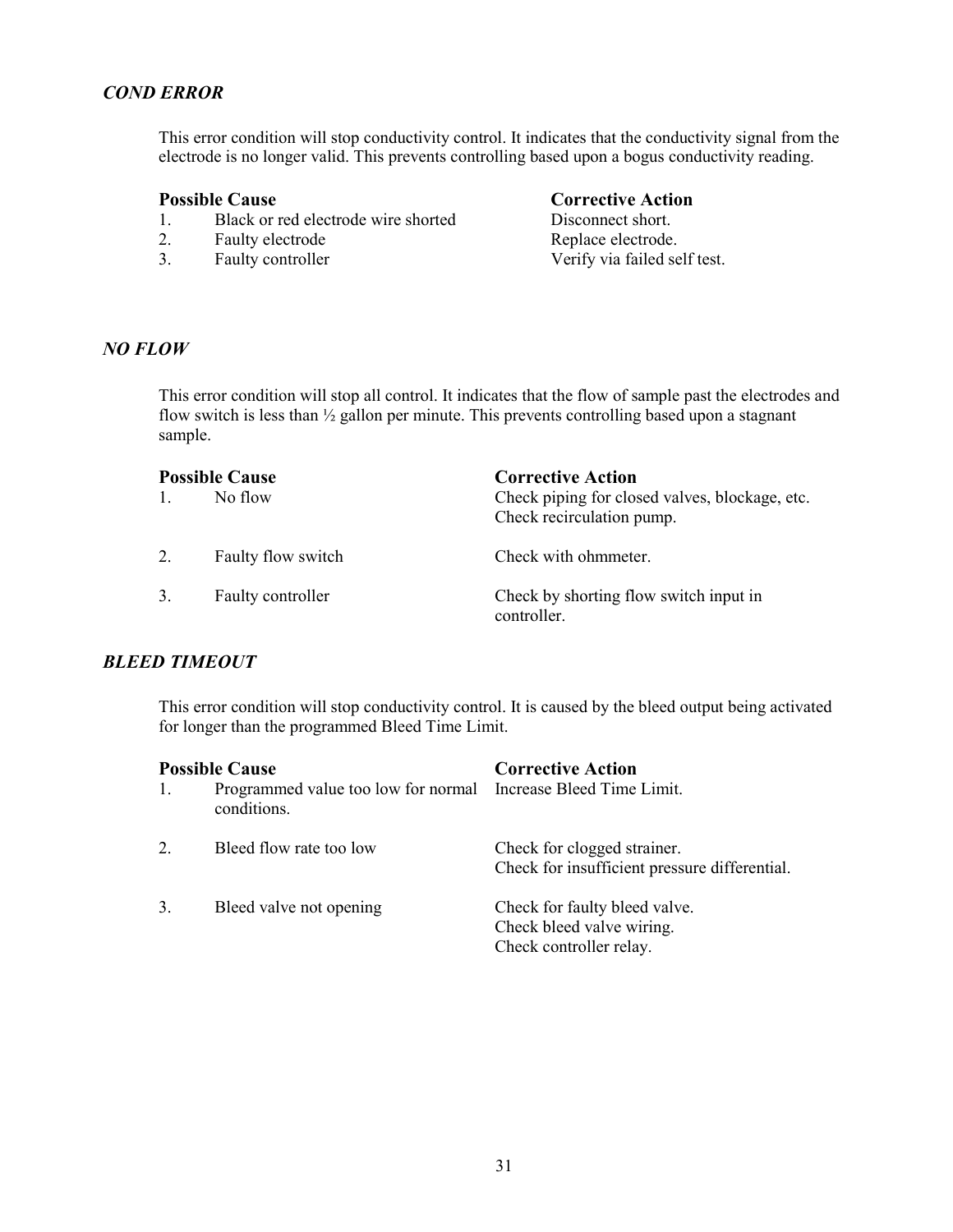#### *FEED TIMEOUT*

This error condition will stop the feed pump for that particular feed cycle. If feed is initiated again, the feed pump will be allowed to activate. The error condition is caused by the feed output being activated for longer than the programmed time limit.

| <b>Possible Cause</b> |                                                                  | <b>Corrective Action</b>                                                               |
|-----------------------|------------------------------------------------------------------|----------------------------------------------------------------------------------------|
| -1.                   | Programmed value too low for normal                              | Increase Feed Time Limit. (May also be<br>called Max Time or Lockout)                  |
| 2.                    | Bleed took too long<br>(Bleed & Feed or Feed as % of Bleed only) | See Bleed Timeout Troubleshooting.                                                     |
| 3.                    | Pumping problem                                                  | Check chemical supply.<br>Check pump for prime.                                        |
| 4                     | Controller problem                                               | Check tubing for blockage or leaks.<br>Check output wiring.<br>Check controller relay. |

#### *COND HIGH ALARM*

This error message indicates that the conductivity is above the programmed percentage above set point. The conductivity will continue to be monitored, and the bleed and feed outputs will be allowed to be activated.

| <b>Possible Cause</b> |                                                                      | <b>Corrective Action</b>                                                              |
|-----------------------|----------------------------------------------------------------------|---------------------------------------------------------------------------------------|
| 1.                    | Fouled conductivity electrode                                        | See Conductivity Electrode<br>Troubleshooting section                                 |
| 2                     | Bleed flow rate too low                                              | Check for clogged strainer.<br>Check for insufficient pressure differential.          |
| 3.                    | Bleed valve not opening                                              | Check for faulty bleed valve.<br>Check bleed valve wiring.<br>Check controller relay. |
| $\overline{4}$ .      | Conductivity rose over alarm limit<br>while biocide lockout occurred | Allow normal bleed to occur.                                                          |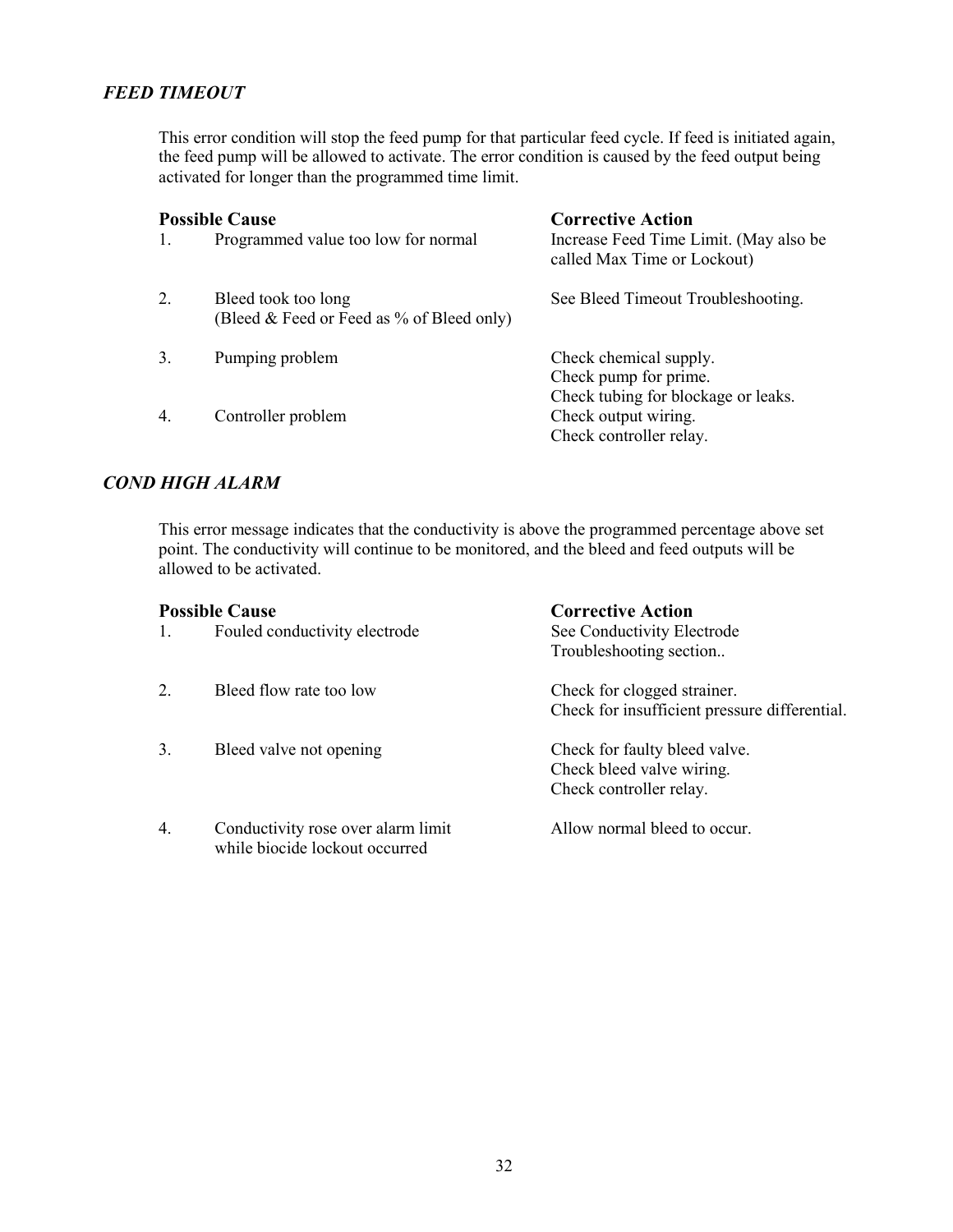#### *COND LOW ALARM*

This error message indicates that the conductivity is below the programmed percentage below set point. The conductivity will continue to be monitored, and the feed output will be allowed to be activated.

| <b>Possible Cause</b> |                               | <b>Corrective Action</b>                                                              |
|-----------------------|-------------------------------|---------------------------------------------------------------------------------------|
| $\mathbf{1}$ .        | Fouled conductivity electrode | See Conductivity Electrode<br>Troubleshooting section.                                |
| 2                     | Electrode disconnected        | Reconnect.                                                                            |
| 3.                    | Electrode dry                 | See "No Flow "Troubleshooting section.                                                |
| $\overline{4}$ .      | Bleed valve stuck open        | Check for faulty bleed valve.<br>Check bleed valve wiring.<br>Check controller relay. |
| 5.                    | Biocide prebleed set too low  | Change prebleed set point to be above low<br>alarm if desired.                        |

#### **7.2 Conductivity Readout Does Not Change**

If the readout is stuck at or near zero:

|         | <b>Possible Causes</b>    | <b>Corrective Action</b>                                                                                                                                                        |
|---------|---------------------------|---------------------------------------------------------------------------------------------------------------------------------------------------------------------------------|
| $1_{-}$ | Dry electrode             | Check for flow through system.                                                                                                                                                  |
|         | Electrode is disconnected | Check wiring to electrode. Go to self-test<br>menu, as described in section 5.2 If readout<br>changes to 1000, the problem is with<br>electrode or connections. See section 7.3 |

If still at zero, problem is with controller. Consult the factory.

If the readout is stuck at another number:

|    | <b>Possible Causes</b>    | <b>Corrective Action</b>          |
|----|---------------------------|-----------------------------------|
|    | Dirty or faulty electrode | Evaluate electrode (section 7.3). |
| 2. | Stagnant sample           | Check system for proper flow.     |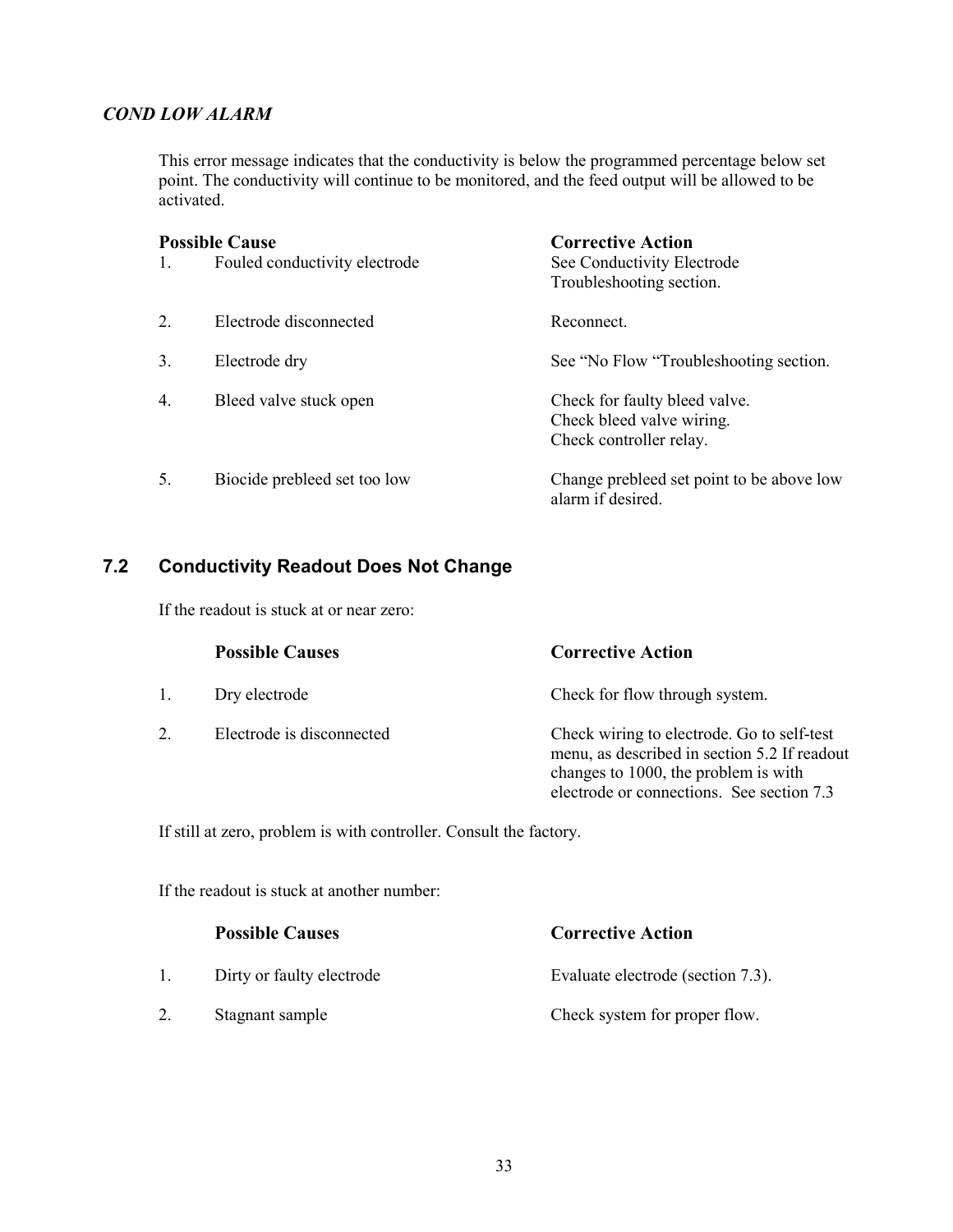#### **7.3 Procedure for evaluation of the conductivity electrode**

Can be used for troubleshooting a sensor error message, low conductivity, high conductivity, conductivity stuck at 0, cal failure, and/or conductivity stuck at a number other than 0.

Try cleaning the electrode first (refer to Sect. 6.1).

To find out if the electrode or the controller is faulty, step through the Self-Test menu, as described in section 5.2. The display should read  $1000 \pm 20 \mu s/cm$  if the electrode cable is 10 feet long. If the cable has been extended, the self test value will drop by 1 for each additional foot of cable. For example, if the cable has benn extended 100 feet, then the self test should read  $900 \pm 20$ . This indicates that the controller is OK and the problem is in the probe or its connections. If the conductivity reading is not within this range, remove the electrode wires and repeat the self test. If the self test reading is now  $1000 \pm 20$ , replace the electrode. If it is still outside  $1000 \pm 20$ , return the control module for repair.

To check the electrode, check the electrode connections to the terminal strip (refer to Figure 3). Make sure that the correct colors go to the correct terminals, and that the connections are tight. Restore power and see if the conductivity is back to normal. If not, replace the electrode.

#### **7.4 Procedure for checking relay outputs**

If any prewired output is not activating the device (pump, valve, etc.) attached to it:

Verify that the pump or valve is not faulty by plugging it directly into a wall socket. In some controllers, certain relays are NOT internally powered. Check the instruction manual to determine if the relay is a dry contact type. If so, make sure that external power (115 VAC) has been connected to the relay. In most cases, this will be a jumper wire from the large screw labeled "HOT" to one of the relay terminals.

Manually activate the relay using the hand-off-auto menu. Verify that the LED on the front panel lights up. If the device turns on, there must be a problem with the set points if the device doesn't turn on when it should.

With power removed, check the wiring of the pigtail to the terminal strips. Make sure that they are not loose, that they are not connected by the wire's jacket, and that they are connected to the correct terminal. Also check the removable terminal block where the black (hot) wires attach (TB2) to see if it has pulled loose. Restore power and manually activate the relay.

With power removed, remove the terminal block that has the black (hot) wires from all of the pigtails (TB2). This simply pulls up off some metal pins. Check these pins for corrosion. If they seem coated with anything, scrape off the coating by replacing and removing the terminal block several times. Restore power and manually activate the relay.

With power removed, remove the TB2 terminal block again, and attach one lead of a multimeter to the pin that lines up with the wire for the relay in question, and the other lead on the other side of the relay (this will be an adjacent pin for a dry contact relay, or neutral at TB3 for a powered relay). Set the meter to read resistance. Restore power and verify that the meter reads infinite ohms with the relay off (open) and very low ohms with the relay on (closed). If it always reads infinite ohms, the controller is faulty.